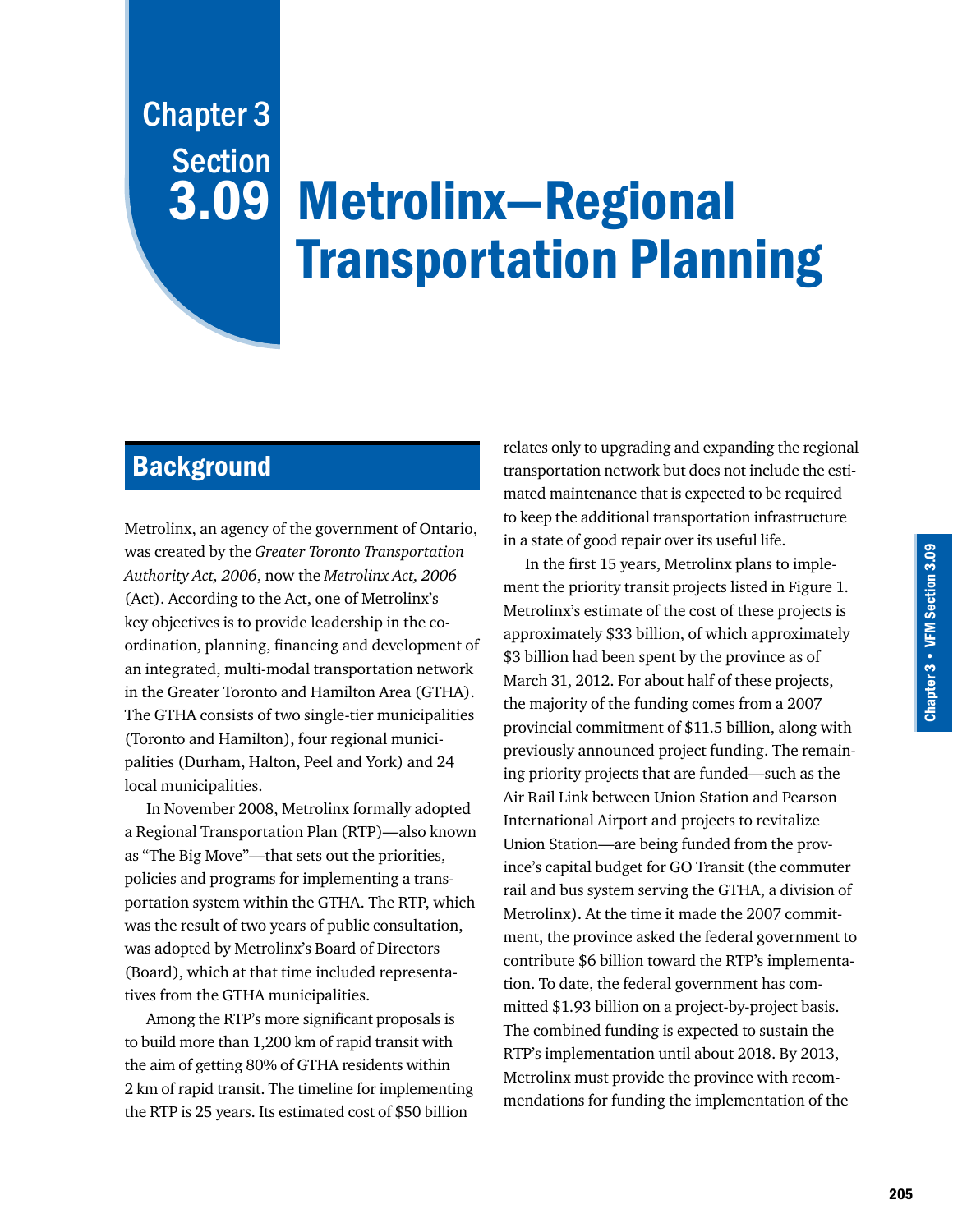# Figure 1: List of Priority Transit Projects in the Regional Transportation Plan's First 15 Years

Source of data: Metrolinx

|                                                                                              | Estimated <sup>1</sup> |                  | <b>Provincial</b><br><b>Spending as of</b> |
|----------------------------------------------------------------------------------------------|------------------------|------------------|--------------------------------------------|
|                                                                                              | <b>Capital Cost</b>    |                  | <b>March 31, 2012</b>                      |
| <b>Transit Priorities</b>                                                                    | (\$ million)           | <b>Funded</b>    | (\$ million)                               |
| Express rail service from Hamilton to Oshawa                                                 | 5,970                  | No <sup>2</sup>  |                                            |
| Rapid transit line in downtown Hamilton                                                      | 830                    | No <sup>2</sup>  |                                            |
| Rapid transit on Dundas Street in Halton and Peel                                            | 650                    | No <sup>2</sup>  |                                            |
| 403 transitway from Mississauga City Centre to Renforth Gateway                              | 259                    | Yes <sup>3</sup> | 89                                         |
| Hurontario rapid transit from Port Credit to downtown Brampton                               | 1,350                  | No <sup>2</sup>  |                                            |
| Brampton's Queen Street AcceleRide (now Züm)                                                 | 259                    | Yes <sup>3</sup> | 95                                         |
| Air Rail Link (ARL) between Union Station and Pearson Airport <sup>4</sup>                   | 456                    | Yes <sup>3</sup> | 40                                         |
| Upgrades to Georgetown South line                                                            | 1,501                  | Yes <sup>3</sup> | 407                                        |
| VIVA bus rapid transit on Highway 7 and Yonge Street through York Region                     | 1,755                  | Yes <sup>3</sup> | 295                                        |
| Yonge Street subway capacity improvements and extension to Richmond Hill                     | 2,380                  | No <sup>2</sup>  |                                            |
| Spadina subway extension to Vaughan Metropolitan Centre                                      | 2,600                  | Yes <sup>3</sup> | 891                                        |
| Rapid transit on Eglinton Avenue                                                             | 4,600                  | Yes <sup>3</sup> |                                            |
| Finch/Sheppard rapid transit                                                                 | 2,150                  | Yes <sup>3</sup> | 471                                        |
| Upgrade and extension of Scarborough rapid transit line                                      | 1,400                  | Yes <sup>3</sup> |                                            |
| Rapid transit service along Highway 2 in Durham                                              | 500                    | No <sup>2</sup>  |                                            |
| Improvements to existing GO rail services and extension of GO rail service to<br>Bowmanville | 4,300                  | No <sup>2</sup>  |                                            |
| <b>Other Projects</b>                                                                        |                        |                  |                                            |
| Presto fare card                                                                             | 701                    | Yes <sup>3</sup> | 364                                        |
| Union Station revitalization (a combination of projects)                                     | 1,393                  | Yes <sup>3</sup> | 355                                        |
| <b>Total</b>                                                                                 | 33,054                 |                  | 3,007                                      |

1. Estimated capital costs were established in 2008, 2009 or 2010 depending on the project.

2. Funding is pending, so work has not yet been started on these projects.

3. Funding is in place for these projects, so in most cases work has begun.

4. The ARL will benefit from the upgrades to the Georgetown South line (see following row, beneath dotted line).

remaining projects contemplated under the RTP's first 15 years as well as the projects contemplated in years 16 through 25.

# Audit Objective and Scope

The objective of our audit was to assess whether Metrolinx had adequate systems and procedures in place to:

• cost-effectively implement the initial stages of the Regional Transportation Plan (RTP); and

• regularly report on activities and progress toward achieving the RTP.

Senior management of Metrolinx reviewed and agreed to our objective and associated audit criteria.

We looked at the delivery to date of three major capital projects contemplated within the RTP's first 15 years, whose construction or development was under way at the time of our audit—the Air Rail Link, the Presto fare card and two significant projects that form part of the Union Station revitalization (restoring the train shed and replacing the switches in the Union Station Rail Corridor).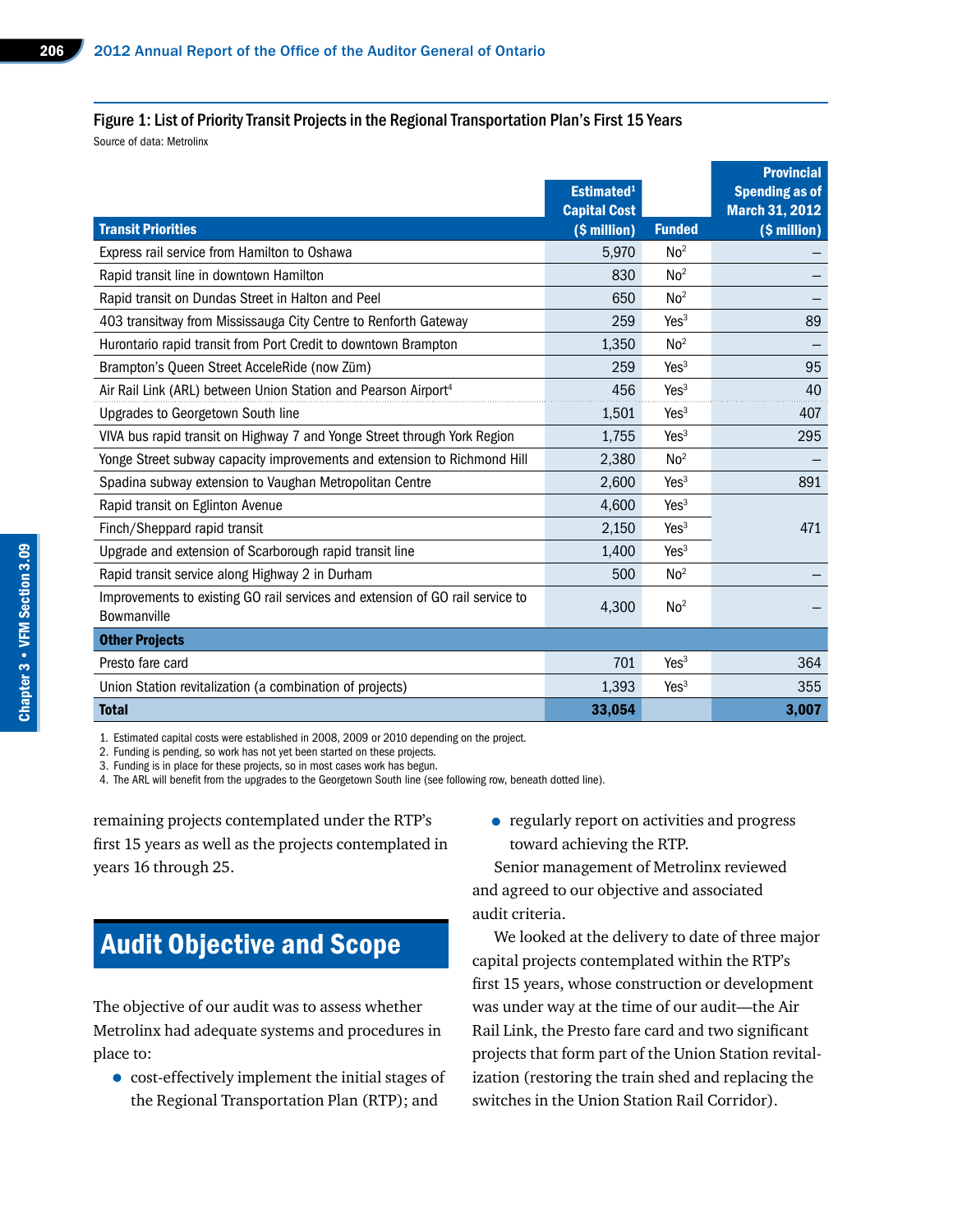Our audit also assessed the processes followed and progress made in implementing the RTP since its adoption in 2008.

The audit was primarily conducted at Metrolinx's head office in Toronto, where we interviewed staff and reviewed pertinent documents. We also interviewed representatives from many of the regions and municipalities within the GTHA, along with representatives of their respective transit agencies, to obtain their perspective on various aspects of the RTP, its overall implementation and the individual projects currently being implemented within the plan. As well, we researched transportation planning in other jurisdictions similar to the GTHA to identify best practices and lessons learned that could be applied to implementing the RTP within the GTHA.

Our audit also included a review of the relevant audit reports issued by Metrolinx's internal audit department and the province's internal audit division, which were helpful in determining the scope and extent of our audit work.

# **Summary**

In the Greater Toronto and Hamilton Area (GTHA), congested roads and highways and public transit systems that are increasingly unable to meet the transportation needs of a growing population support Metrolinx's mandate of expanding and improving regional transportation across the area. We noted that other jurisdictions facing this problem have used similar stand-alone agencies to co-ordinate regional transportation planning. Accordingly, creating a co-ordinating agency like Metrolinx is a reasonable strategy toward implementing an effective, integrated and sustainable transportation network in a large urban centre.

To successfully deliver on its challenging mandate, Metrolinx must ensure that:

• individual projects under a regional transportation plan deliver transportation that is

"seamless, coordinated, efficient, equitable and user-centred";

- a credible analysis of costs and benefits, based on objective and sound data, exists for each project;
- the project management process ensures that risks are managed and that projects are delivered cost-effectively and on time;
- key stakeholders are sufficiently consulted with; and
- clear targets are in place for achieving the transportation plan, and there is regular reporting on progress in relation to these targets.

Our review of the more significant projects in the early stages of the Regional Transportation Plan (RTP) identified a number of issues that must be addressed by Metrolinx, if it is to follow the best practices outlined above. Specifically:

- We believe that Metrolinx's initial assumptions about projected annual ridership on the Air Rail Link (ARL) may well be overly optimistic. Although a final decision has not been made on whether the ARL must recover its annual operating costs and any of its capital construction costs, if operating the ARL on a break-even basis is indeed the objective, achieving that objective may not be feasible. Ministry of Transportation documentation indicated that a private-sector group that previously was the successful proponent for designing, building and operating the ARL was unable to secure financing for the venture because prospective lenders felt that despite all reasonable efforts to attract riders, the service might not generate enough revenues to be a viable business. A market assessment conducted by Metrolinx also suggests that ARL ridership may not meet the initial assumptions about ridership growth.
- A region-wide integrated transit fare system is one of the RTP's key strategies. The Presto fare card now sponsored by Metrolinx is regarded as a key component in implementing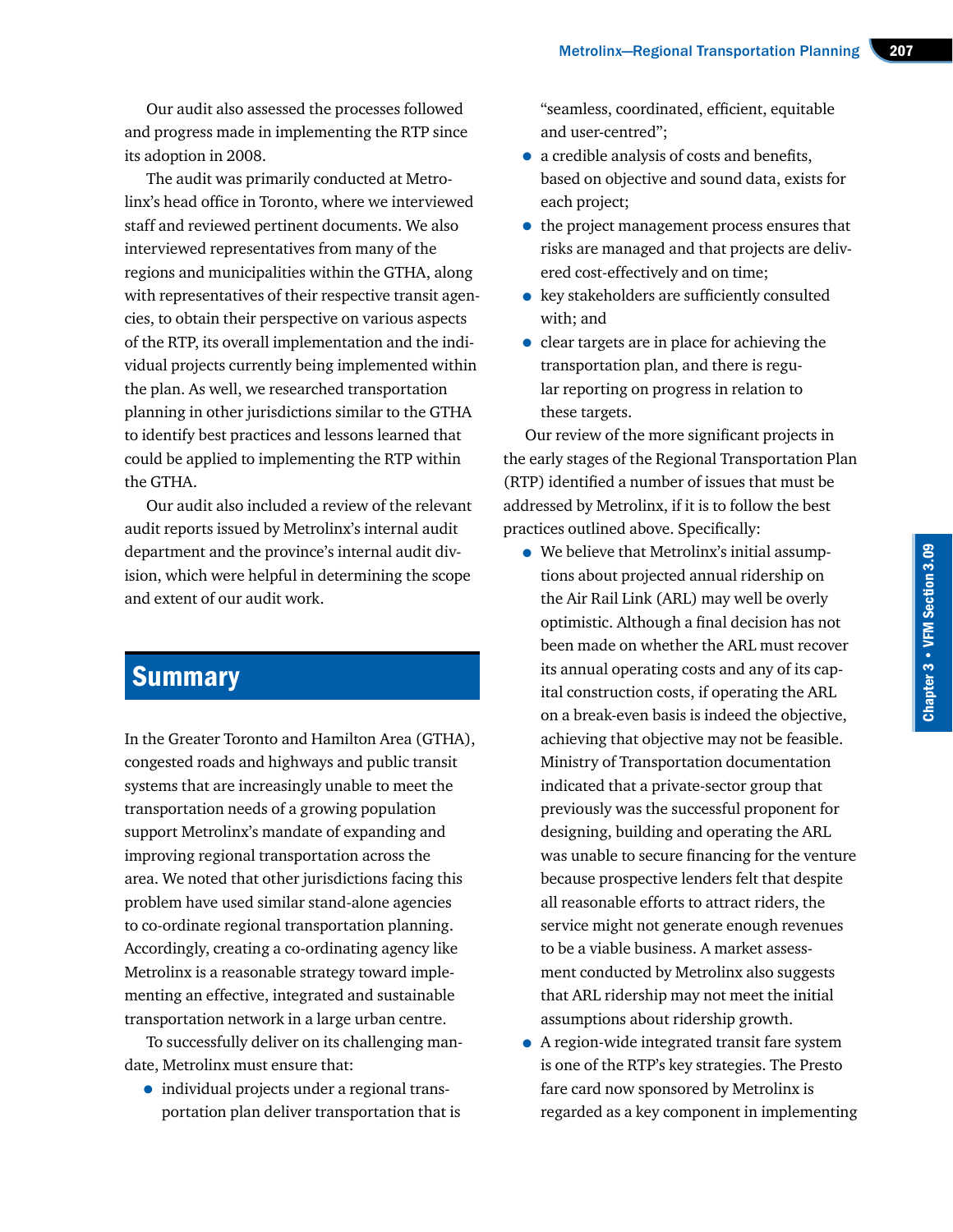this strategy. Metrolinx's view is that the Presto fare-card system creates the underlying technology platform needed for fare integration. But to date the card has not facilitated fare integration within GTHA transit systems because the fares across these systems are themselves not integrated. We noted the following additional issues with respect to the Presto fare-card system:

- When the Presto fare card was initially developed, the Toronto Transit Commission (TTC), which has over 80% of the GTHA's transit ridership, had not agreed to implement Presto on its system. Along with the city of Ottawa, the TTC has now conditionally approved Presto's adoption subject to satisfactory resolution of some key issues. However, to meet the requirements of Ottawa and Toronto, Presto Next Generation (PNG) is currently being developed at an anticipated cost of \$498 million. In total, more than \$700 million could be paid to the contractor for developing the original Presto system and PNG. We acknowledge that Presto is intended to be the primary fare collection system on GO Transit and municipal transit agencies in the GTHA and therefore must be flexible enough to meet the needs of agencies and to adjust to new technologies as they become available; however, it will be among the more expensive fare-card systems in the world.
- Rather than competitively tendering the development of PNG, Metrolinx decided to develop it by way of open-ended change orders under the existing vendor's contract. We believe that tendering would, at the very least, have informed Metrolinx of potential new developers and whether other vendors might have had more costeffective technology solutions.
- Since going into service approximately two years ago, Presto's overall usage within

participating GTHA transit systems as of March 31, 2012, was only about 18%. Although seven of the eight municipal transit agencies in the 905 area code have implemented Presto, overall Presto usage on those systems was even lower, at only 6%. These transit agencies currently cannot completely eliminate their old fare systems in favour of Presto because of some of the fare card's limitations.

- The contract for the Presto base system contains 22 measures designed to gauge the contractor's performance in such areas as system availability and customer management. In 2011, the contractor failed to meet the set standard in nearly a third of the measures, but Metrolinx did not seek any of the related penalties stipulated in the contract. The contract also contains reliability measures for the devices used by the Presto base system, but neither the contractor nor Metrolinx tracks this information.
- The two major projects related to the revitalization of Union Station have experienced significant cost increases over their initial cost estimates. For instance, the cost of restoring the train shed could now reach \$270 million—25% over Metrolinx's initial estimate. Similarly, the cost of replacing the switches in the Union Station Rail Corridor could be more than twice the amount of the original purchase order, which totalled about \$38 million.

Although those GTHA municipalities and transit agencies we talked to questioned the priority given to some of the RTP's projects, they generally supported the plan as currently conceived. However, some GTHA municipalities indicated that Metrolinx needs to provide more regular updates on the major projects under the RTP and on the RTP's overall status, including the strategies being considered to fund projects contemplated under the plan that are not yet funded.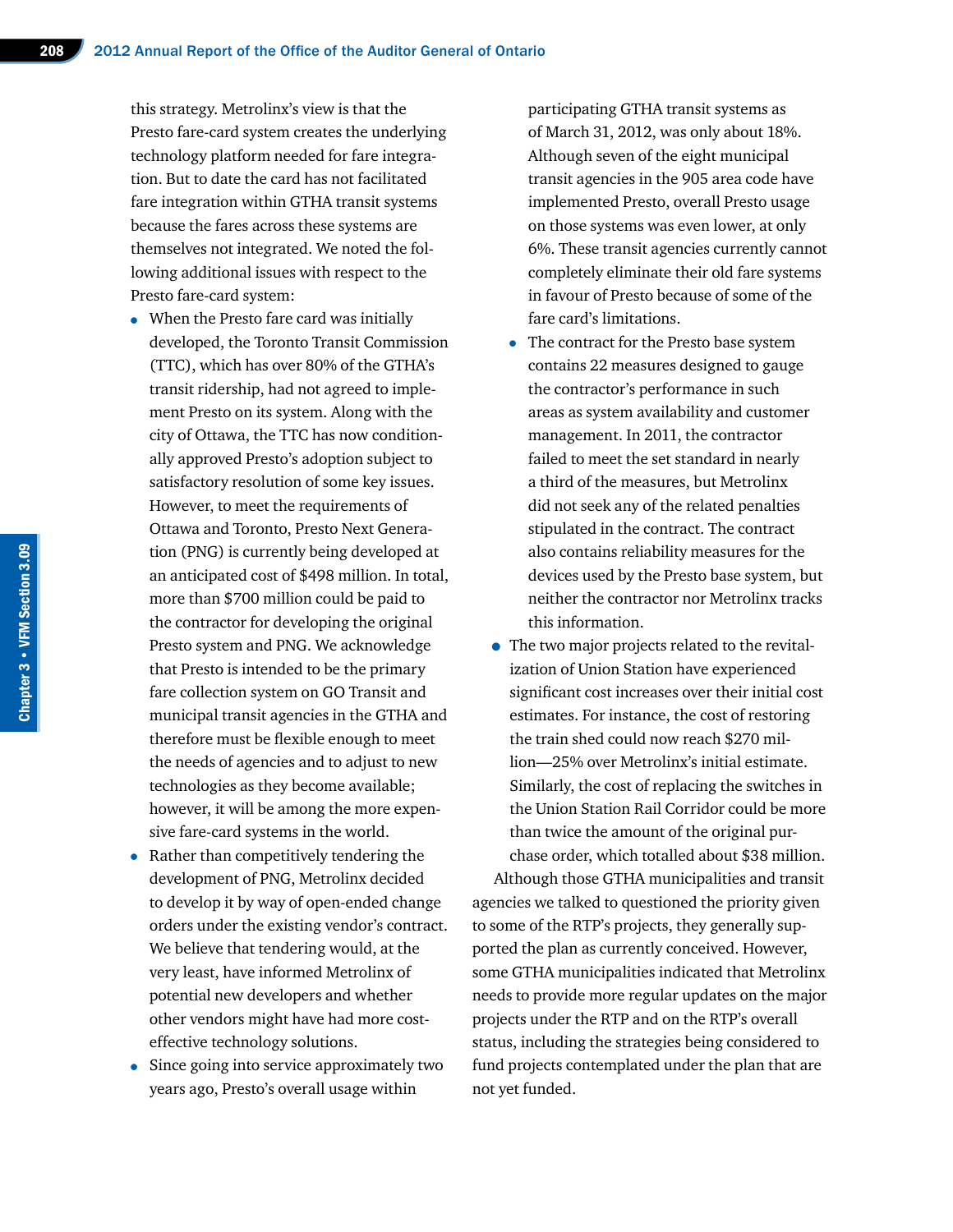# OVERALL METROLINX RESPONSE

Metrolinx welcomes the Auditor General's observations and recommendations. We have already taken action to address many of the Auditor General's recommendations, and we will continue our efforts to improve on our processes.

The audit acknowledges that there is a pressing need to deal with congestion and improve our transportation system. Metrolinx appreciates the Auditor General's observation that creating Metrolinx was a reasonable strategy toward implementing an effective, integrated and sustainable transportation network.

The Greater Toronto and Hamilton Area (GTHA) is Canada's largest and fastest-growing urban region. With the GTHA generating 25% of Canada's GDP, the productivity impacts of congestion are significant. Today, GTHA commute times are among North America's longest. With population in the area growing by 100,000 people per year, the GTHA is at risk of seeing commute times continue to increase.

Metrolinx was created less than six years ago with a mandate to transform the way the region moves and a mission to champion and deliver solutions for the GTHA. Our Regional Transportation Plan ("The Big Move") is intended to lead integrated region-wide transit and transportation planning.

We are committed to bringing forward new solutions to boost economic growth and help people and businesses move more easily throughout the region. This transformation has begun through a number of projects, such as the Mississauga bus rapid transit/403 transitway, the Toronto–York Spadina subway extension, York VIVA rapidways, and Toronto light-rail transit projects, as well as improvements on GO Transit's Kitchener line and the construction of the Air Rail Link between Pearson International Airport and Union Station.

With nine transit systems in the GTHA, all with various payment methods, Presto introduced a new fare-payment system that gives riders the convenience of being able to travel within the GTHA seamlessly and conveniently. As a regional fare card serving many transit providers, Presto is a unique product and one of the world's most advanced fare-card systems (similar to London's Oyster card, The Netherlands' OV-chipkaart and the Chicago Card). Today, throughout the GTHA, Presto is deployed among eight transit agencies and on GO Transit systems. As of October 2012, more than 350,000 people were using the Presto card to travel throughout the multiple transit systems, and we have added an average of 22,000 customers per month over the last six months. When Presto is fully deployed on the TTC, its usage will grow to 2.5 million customers.

# Detailed Audit Observations

The Greater Toronto and Hamilton Area (GTHA) is Ontario's most populous region, with over 6 million people—a total that is expected to grow to 8.6 million by 2031. Currently, regional transportation within the GTHA primarily is served by several major expressways and by 10 different public transit agencies, each with its own separate fare and infrastructure systems.

Symptoms such as congested roads and highways and public transit systems that are increasingly challenged to meet the needs of ever-growing population levels suggest that there is undoubtedly a pressing need within the GTHA to expand and improve the transportation system across the region, because the existing system may no longer be meeting the needs of the area's residents and businesses. Creating a co-ordinating agency like Metrolinx is a reasonable first step toward implementing an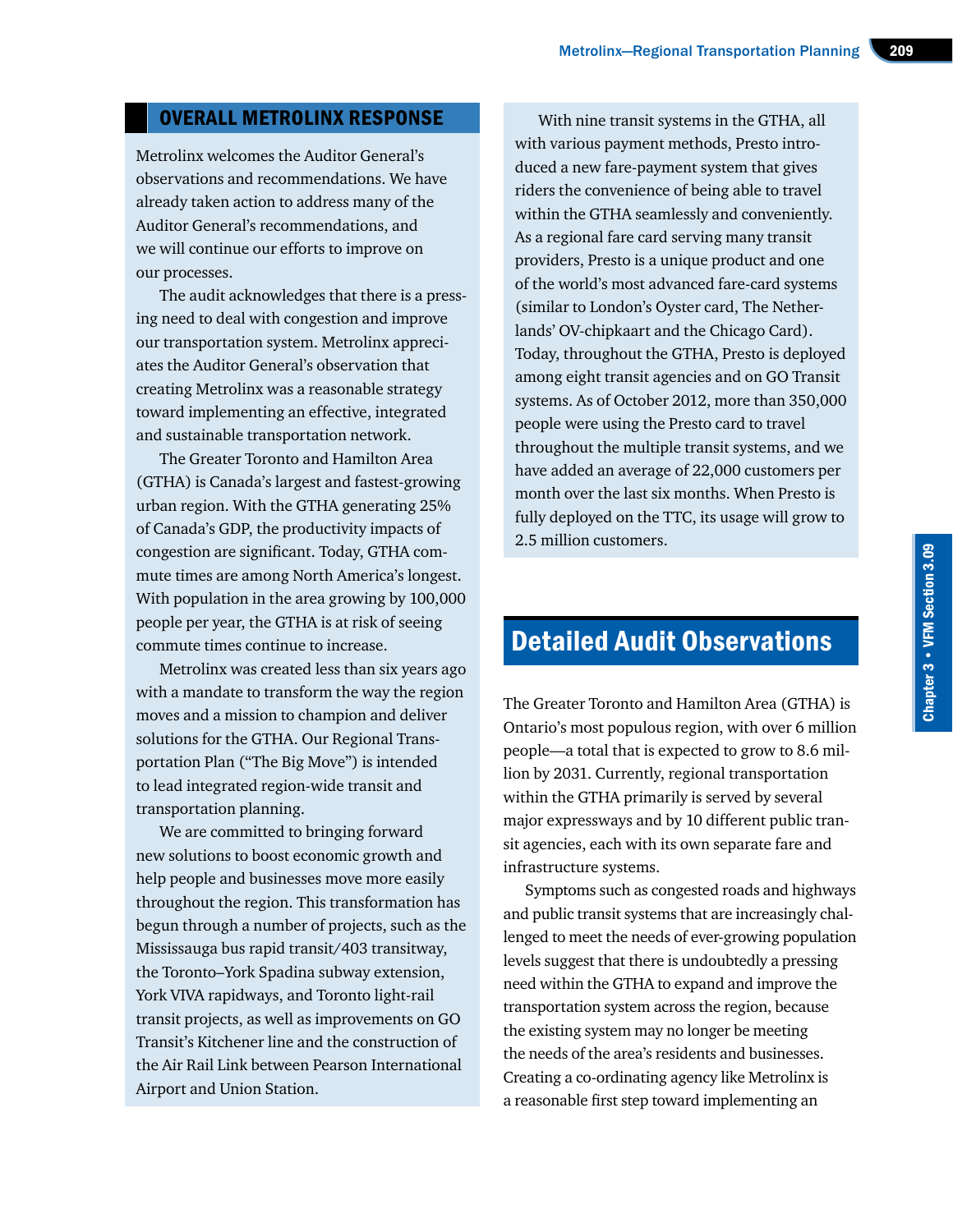effective, integrated and sustainable transportation network within the GTHA. Our research indicated that other major urban centres around the world have used similar agencies to co-ordinate regional transportation planning.

There are a number of best practices that such agencies must follow to ensure the successful implementation of effective transportation within their jurisdiction. Some of the key principles contained in Metrolinx's Regional Transportation Plan (RTP) that guide the delivery of the individual projects within the plan and the delivery of the overall plan itself include:

- the individual projects should deliver transportation that is "seamless, coordinated, efficient, equitable and user-centred";
- the projects should be subject to a fair, clear and rigorous benefits case analysis process that considers financial, economic, environmental and social needs and impacts to ensure that the most optimal investment decisions are made;
- the project delivery process should ensure that risks are managed and that projects are delivered cost-effectively and on time;
- there should be sufficient consultation with key stakeholders; and
- there should be clear targets for achieving the RTP and regular reporting on progress in relation to these targets.

In reviewing several of the major priority transit projects contemplated within the RTP's first 15 years and in discussion with GTHA municipalities and transit agencies, we noted that Metrolinx has encountered challenges in successfully implementing some of these practices. The following are our specific observations.

# AIR RAIL LINK

One of the more significant RTP projects currently under construction is the Air Rail Link (ARL). As Figure 2 shows, the completed ARL will provide rail service between Canada's two busiest transportation hubs: Union Station in downtown Toronto and Toronto Pearson International Airport. The ARL's target completion date is spring 2015, in time for the Pan/Parapan American Games to be held in Toronto in summer 2015.

The 25 km line will primarily use GO Transit's existing Georgetown South rail corridor. A new 3.3 km branch line ("spur") connecting the Georgetown South line with the airport is also being constructed. The ARL will have four stops: Union Station, the Bloor GO station, the Weston GO station, and Terminal 1 at the airport. Trains are expected to run every 15 minutes, seven days a week. A one-way trip is expected to take 25 minutes. Metrolinx expects the ARL to be a premium rail service: some of the features being considered include on-board refreshments, Wi-Fi, power outlets for laptops, screens with flight information, self-service airline check-in machines and luggage facilities. Metrolinx has not yet determined the fare range for this service. (Fares will probably vary according to how far along the ARL a rider travels that is, one, two, or three stops—but the specific fares have not yet been determined.)

As Figure 3 shows, the ARL's estimated cost is about \$456 million. A significant number of enhancements are also under way on the Georgetown South rail corridor, primarily to support an increase in the level of service for GO Transit on that line; but the ARL will also benefit from these enhancements. The estimated total cost of the enhancements on the Georgetown South rail corridor is about \$1.5 billion.

#### Cost Recovery

At the time of our audit, the province had not specifically required that Metrolinx recover the cost of operating the ARL from revenues that the service generates. The Ministry of Transportation (Ministry) informed us that Metrolinx would set the ARL's fare in consultation with the province.

If operating the ARL on a break-even basis is indeed the objective, this may prove to be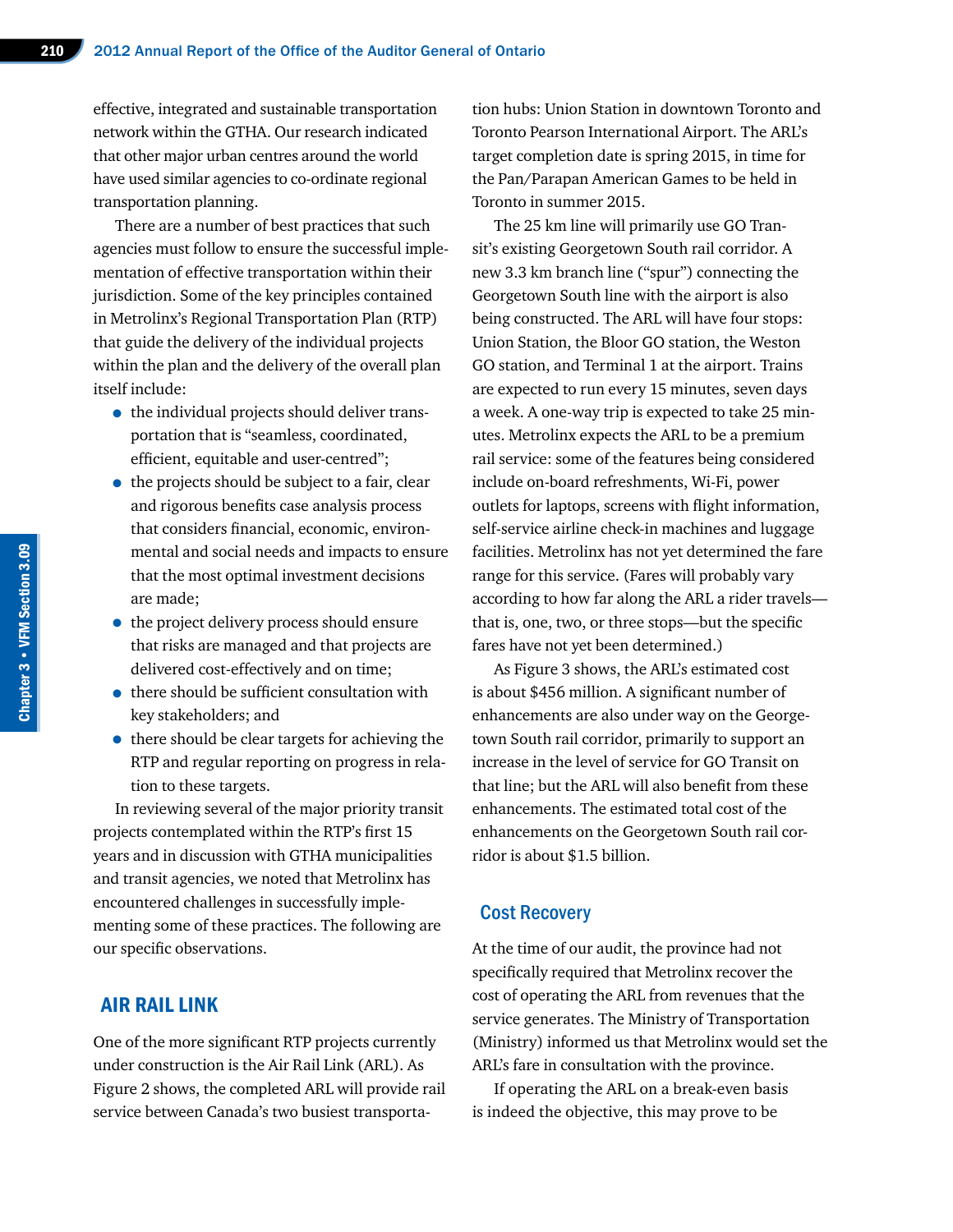#### Figure 2: Map of the Air Rail Link

Source of data: Metrolinx



Figure 3: Estimated Cost of the Air Rail Link (\$ million) Source of data: Metrolinx

| <b>Description</b>                                     | <b>Estimated</b><br><b>Cost</b> |
|--------------------------------------------------------|---------------------------------|
| "Spur" and station in Terminal 1 at<br>Pearson Airport | 168                             |
| <b>Trains</b>                                          | 98                              |
| Other (stations, tracks and signals, etc.)             | 190                             |
| Total                                                  |                                 |

a challenge for Metrolinx. In 2003, Transport Canada announced a private-sector group as the successful Public–Private Partnership (P3) proponent that would design, build and operate the ARL. However, the group was unable to secure

financing for the venture because its lenders did not feel that they had sufficient protection from "no market" risk (that is, from a situation where, despite all reasonable efforts to attract riders, the service does not generate enough revenues to be a viable business). They perceived this project to be riskier than other infrastructure projects because there was no "pre-existing demonstrated revenue stream." The group proposed that the province assume the lenders' risk by purchasing ARL assets if the "no market" scenario arose. The province rejected this proposal, so the group walked away from the project. In 2010, the government decided that the province, through Metrolinx, would build and operate the ARL itself.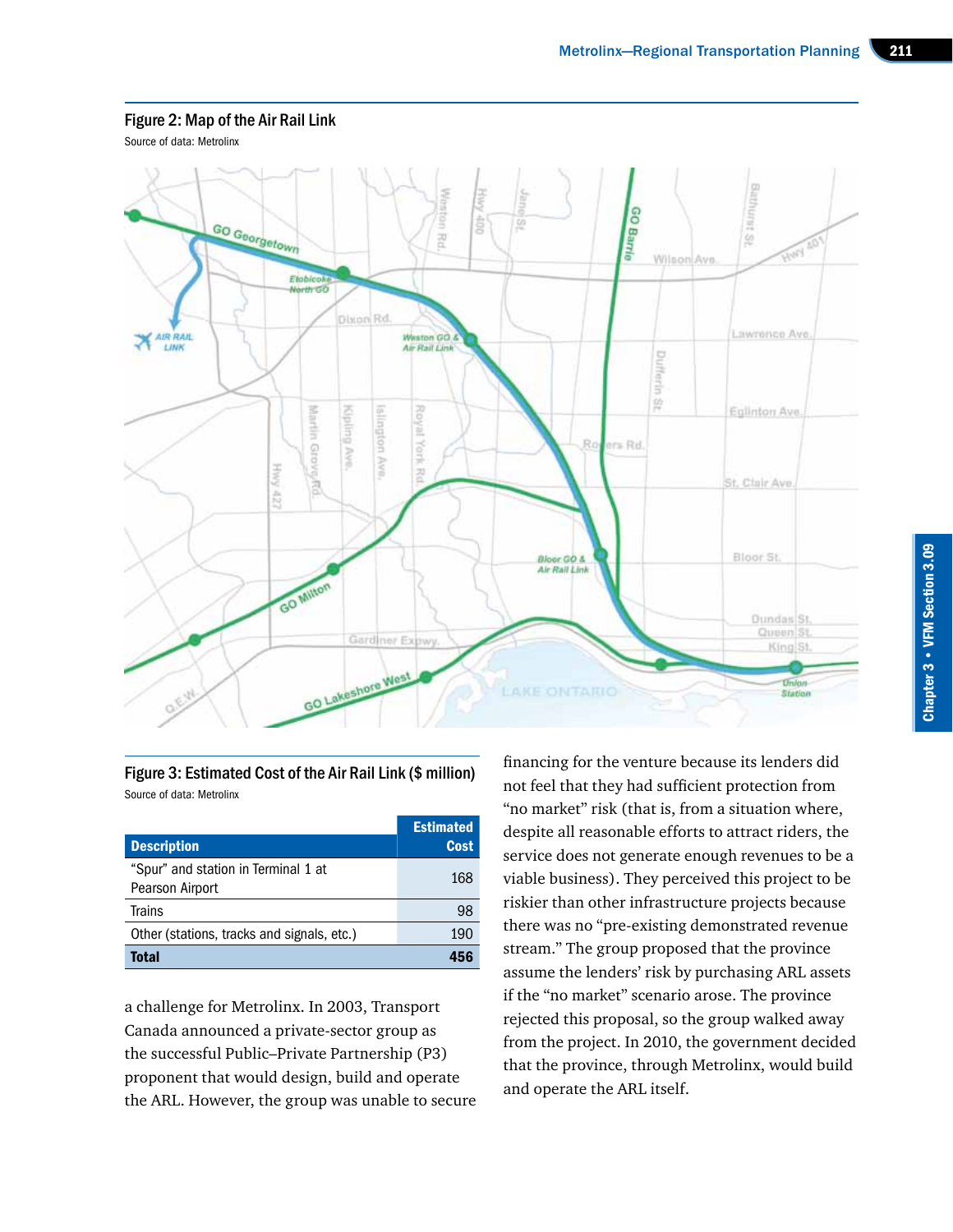Metrolinx's preliminary estimate of the ARL's annual operating cost is approximately \$30 million. However, according to Metrolinx, the cost could well be higher, because the service's exact nature has not been finalized, so some relevant costs may not have been identified yet. For example, the estimate does not include the annual access fee of approximately \$5 million that GO Transit was going to charge the private-sector group for using the GO-owned Georgetown South rail corridor. As well, if the fare was to recover the capital cost of the project over time, we estimate this would approximate \$20 million annually over a period of 20 years. If that amount is included as part of the ARL's operating cost, the total cost to be recovered from fares each year would rise to about \$50 million.

Metrolinx's projection of annual ridership for the nine-month period of April 2015 to December 2015 is 1.35 million (based on the assumption that the one-way fare for riding the full distance would be \$20), and its estimate for the full first year is 1.8 million riders. The agency expects that ridership will increase by more than 65% to nearly 3 million by year 3, capturing 10.3% of the surface access market—primarily travellers using taxis or those travelling by car who either park at the airport or are dropped off and/or picked up. If the aim was for the ARL to break even in its first year (a goal that has not yet been decided on), Metrolinx would have to charge about \$28 for the full distance (based on current ridership projections and estimated annual operating costs, including capital amortization). Under the private-sector group's proposal, the fare for a full one-way ARL trip was expected to be \$27. If ARL ridership increases as projected by Metrolinx, the break-even fares over the longer term would be lower. But the following factors lead us to question whether ridership will actually grow as currently projected:

• Although the projected capture rate of 10.3% is comparable to that of other North American airport rail services, these services differ significantly from the premium downtown-to-airport rail service that Metrolinx anticipates offering.

Their one-way ticket prices range from only \$1.60 to \$13.00, compared to a ticket price for the ARL that may well cost \$20 to \$30. We believe that the ARL's high fare will negatively affect the projected ridership capture rate.

- The results of a market assessment of GTHA residents conducted in November 2011 by Metrolinx revealed the following:
	- More than 90% of GTHA residents leave from and return to their home when travelling, so the added cost and inconvenience of getting to and from one of the three ARL stations with their luggage would probably discourage some residents from using the ARL.
	- The ARL's likely price point may also be a concern. Although nearly 70% of potential riders currently using Union Station as an airport access or egress point indicated that they would probably use the ARL, nearly 75% of those respondents who were GTHA residents also indicated that they would not be willing to take the ARL at a cost of \$22.50 or more. As well, 60% of visitors and 90% of airport employees would not use the ARL at a cost of \$22.50 or more. As would be expected, the percentages who would not use the ARL increased as the proposed price increased.

Metrolinx advised us that it did take these factors into consideration but still concluded that its ridership projections at these premium fare levels would be achieved.

# RECOMMENDATION 1

Metrolinx should work with the Ministry of Transportation to clearly define the business model under which the Air Rail Link (ARL) should operate to ensure that the ARL will be a viable and sustainable operation. Given the importance of having a reliable estimate of projected ridership at the various possible fare levels, Metrolinx should periodically update its ridership forecast.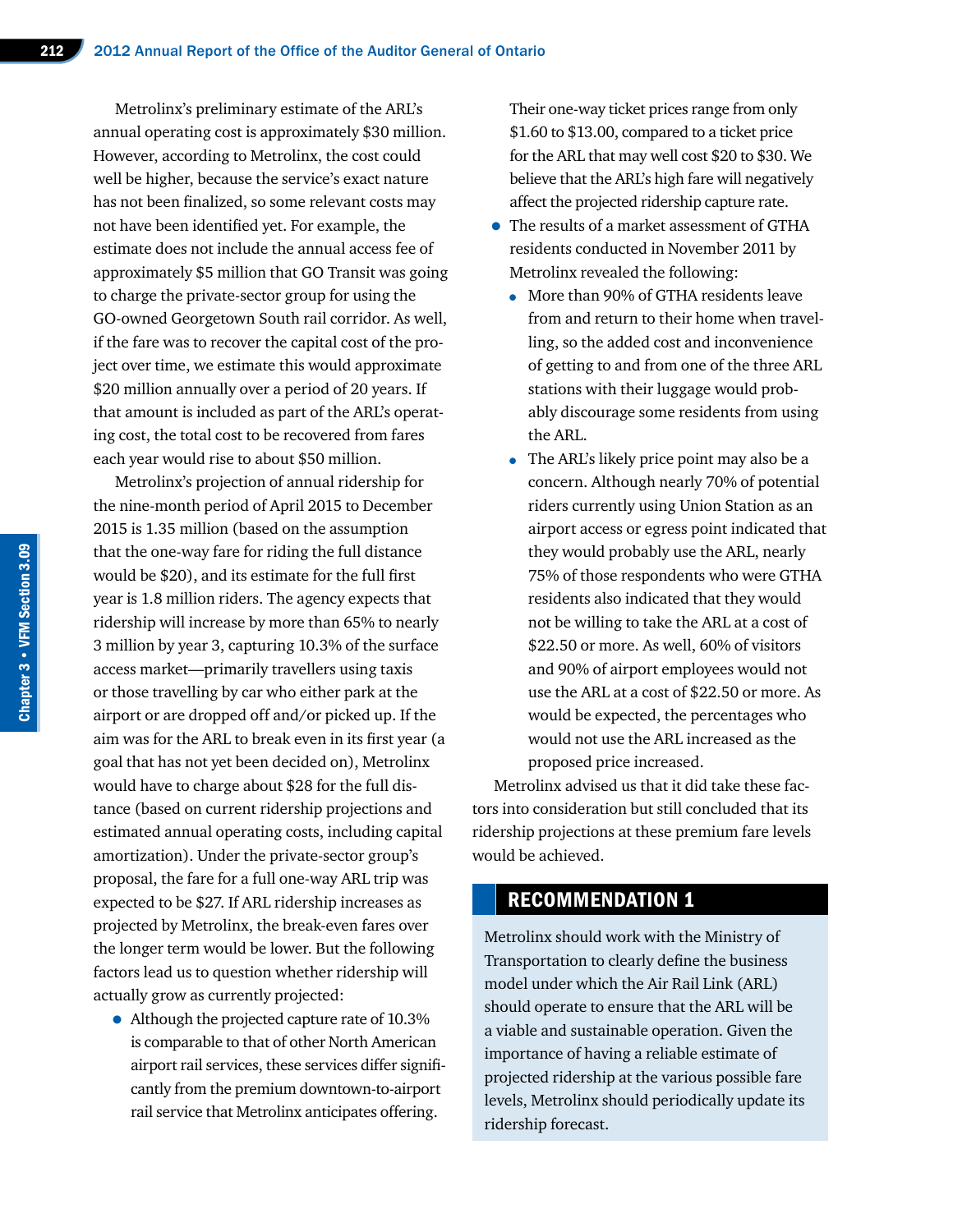# METROLINX RESPONSE

The Air Rail Link (ARL) will provide direct, reliable express service connecting Canada's two busiest transportation hubs: Union Station and Pearson International Airport. It is a priority project of the Regional Transportation Plan ("The Big Move") and is scheduled to open in 2015.

Metrolinx agrees with the Auditor General on the importance of reliable ridership forecasts, and independent analysis has been obtained to create ridership projections.

As the ARL launch approaches, a number of significant decisions need to be made. Metrolinx will continue to use best-in-class ridership information to guide our internal decision-making and to inform our business model, and we will continue working with the Ministry of Transportation to finalize the business model.

As we would with any new service, Metrolinx will closely monitor the ARL over its first years of operation and make adjustments based on customer feedback we receive.

## The "Spur" Line

As noted earlier, the ARL requires the construction of a new 3.3 km branch line, commonly referred to as the "spur," off of GO Transit's Georgetown South rail corridor connecting to a new passenger station in Pearson International Airport's Terminal 1. In July 2010, when Metrolinx became responsible for ARL development, the government directed it to evaluate options for the delivery of the "spur" line and any related station work, including possibly using the Public–Private Partnership (P3) model—which in Ontario is called the Alternative Financing and Procurement (AFP) model. Generally, AFPs are contractual agreements between the government and the private sector under which the private-sector businesses provide assets and deliver services, and the various partners share the

responsibilities and business risks. A Crown Agency, Infrastructure Ontario (I/O), oversees the delivery of all AFP projects in the province.

Before deciding on the delivery model for a particular project, I/O assesses which delivery model will provide the most value for money (VFM). This VFM assessment compares the total project costs of two different delivery models (that is, AFP versus a traditional delivery method). Four basic categories of cost make up the total project costs under each delivery model: base project costs (for example, construction costs), financing costs, the monetary value of the risks that will be retained under each delivery model, and any ancillary costs (such as legal, project management or engineering advisory fees). Any positive difference between the AFP and the traditional delivery model represents the estimated monetary benefit from using the AFP.

On the basis of a positive VFM assessment, I/O decided to use the AFP model in the delivery of the "spur"; a \$128.6 million contract was subsequently awarded to a private-sector consortium. With respect to the procurement of the AFP contractor, we found that the process was competitive and fair to all respondents.

In evaluating the VFM of procuring assets either in the traditional manner or by way of the AFP model, it is often the value of the risks retained under each delivery model that tends to tip the scale in favour of the AFP model. The VFM assessment concluded that using the AFP model for delivery of the "spur" would result in a net savings of about \$20 million. While the total of the base project costs and ancillary costs under the AFP approach was estimated to be about \$22 million higher, this was offset by an estimated \$42 million in savings related to the transfer of risks under the AFP model. As Figure 4 shows, the two largest risks retained under the traditional delivery model are construction risk (the cost associated with construction delays) and design and tender risk (the cost incurred because of omissions in the original design and changes that are required after construction has started). These two risks account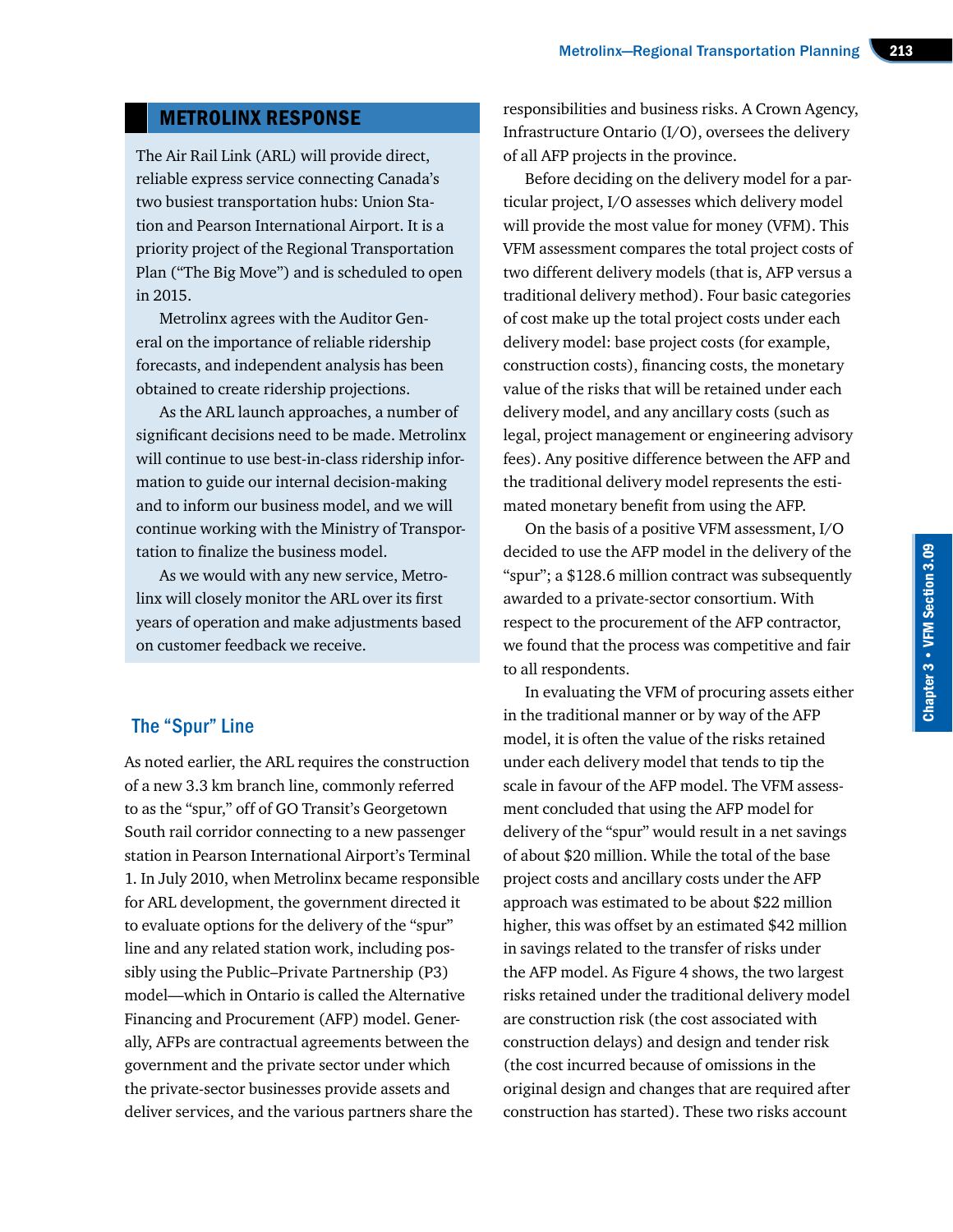#### Figure 4: Valuation of the Retained Risks

Source of data: Infrastructure Ontario

|                               | <b>Traditional Delivery</b> <sup>1</sup> |     | <b>AFP Delivery<sup>2</sup></b> |        |
|-------------------------------|------------------------------------------|-----|---------------------------------|--------|
| <b>Retained Risks</b>         | ( \$000)                                 | (%) | ( \$000)                        | $(\%)$ |
| Construction                  | 21,160                                   | 42  | 1,327                           | 15     |
| Design and tender             | 12,618                                   | 25  | 1,525                           | 18     |
| Policy/strategy               | 6,518                                    | 13  | 1,688                           | 20     |
| Site conditions/environmental | 5,428                                    | 10  | 1,107                           | 12     |
| Project agreement             | 871                                      | 2   | 581                             |        |
| Permits and approvals         | 354                                      | 1   | 64                              |        |
| Other                         | 3,722                                    | 7   | 2,310                           | 27     |
| <b>Total</b>                  | 50,671                                   | 100 | 8,602                           | 100    |

1. Under the traditional delivery model, the province bears all the risks.

2. Under the AFP delivery model, risks are shared between the province and the contractor.

for two-thirds of total risk retained under the traditional delivery model.

Of concern to us is the process used to assign values to the various risks seen as being retained under the two delivery models. Specifically:

• The values assigned to the risks seen as retained under both delivery models were derived based on the judgment of I/O staff, Metrolinx staff and a consulting firm that devised the probabilities and impacts associated with the various risks. While we acknowledge that I/O has significant experience in capital projects such as hospitals, courthouses and other buildings, we saw no evidence that the estimates of the risks of delivering the "spur" under traditional procurement were based on actual experience of similar, traditionally procured transportation projects. For instance, over the past eight years GO Transit has completed a number of large and complex rail and grade-separation projects. The actual experience from these could have been used to assess the reasonableness of the values assigned to the risks that are seen as being retained under the traditional delivery model, especially given the significant \$42 million risk differential between the two procurement alternatives, which was the deciding factor in going with the AFP approach.

- Because Metrolinx would be locked in very early on the specifications of the project under the AFP model, the additional cost that could be incurred as planning and design progress because of subsequent changes identified and considered necessary could also have been considered in the allocation and valuation of the risk retained under the AFP delivery model.
- I/O's procedures allowed the consulting firm that devised the project's risk allocation matrix to later bid on a contract to provide engineering and technical advisory services to support the planning and procurement of the "spur" line under the AFP delivery model. The contract was subsequently awarded to this firm.

# RECOMMENDATION 2

When assigning values to transferable risks in the evaluation of value for money between procuring assets by way of the traditional method or by way of the Alternative Financing and Procurement (AFP) model, actual experience from recent traditional infrastructure procurements and AFPs should be thoroughly assessed.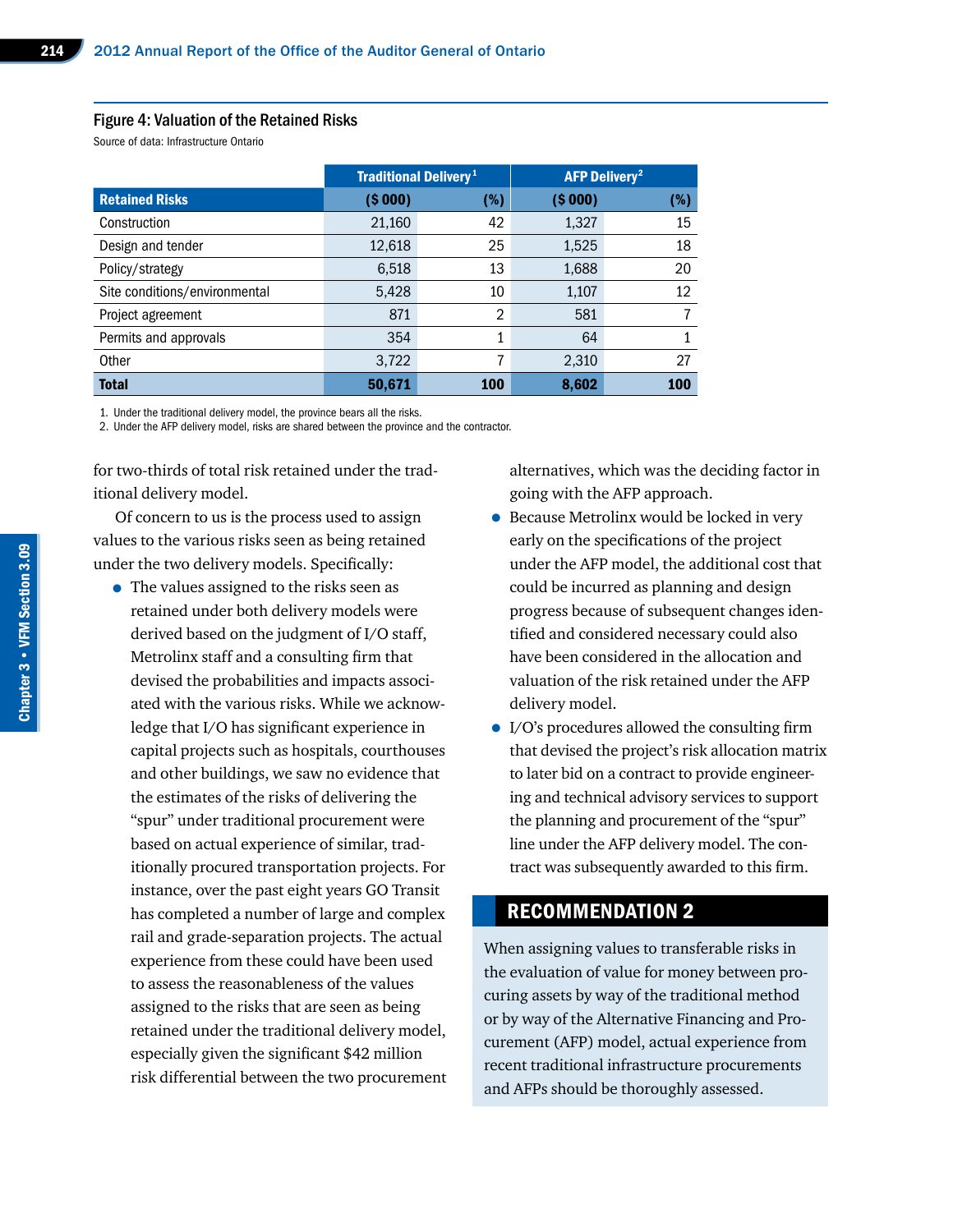# INFRASTRUCTURE ONTARIO RESPONSE

The process for developing the value-for-money analysis was robust and based on current best practices. An experienced transportation consulting firm created a standard transportation risk matrix based on the firm's analysis of industry data and on its own in-house experience. The matrix values were then further reviewed and revised by Metrolinx and Infrastructure Ontario in consultation with the external advisers. Given the design and construction risks and the scheduling risk for this project, the Alternative Financing and Procurement (AFP) model was determined to deliver value for money compared to traditional delivery.

Infrastructure Ontario ensured that strict controls were in place to maintain objectivity of the firm conducting the value-for-money analysis and the engineering advisory services. For future projects contemplated under the Regional Transportation Plan, Infrastructure Ontario and Metrolinx will continue to use risk workshops to fully assess the actual experience of transportation projects procured under traditional methods, including new developments in procuring large transportation projects both in and outside of Canada.

# PRESTO FARE SYSTEM

Currently, there are 10 public transit agencies in the GTHA, each with its own fare structure and a separate system for collecting fares. As a result, for example, a person travelling from a local bus in one GTHA municipality to the GO Train and then to the City of Toronto transit system must pay three different fares. One of the RTP's key strategies is to "implement a region-wide integrated transit fare system by 2012 that allows users to pay a seamless, integrated fare for all transit systems across the region."

In 2002, the Ontario Ministry of Transportation, in conjunction with GO Transit and the GTHA municipalities, began researching the development of a regional fare card, now called Presto. Presto, which is now one of Metrolinx's priority transit projects, allows transit riders to load amounts onto a reloadable plastic card (the size of a credit card) and pay their fares by tapping the card on electronic card readers. Amounts ranging from \$10 to \$1,000 can be loaded onto the card online or in person at participating customer service outlets.

A number of guiding principles for Presto's development and implementation were identified in 2002, including the following:

- The fare system should, where possible, use off-the-shelf products whose components can be purchased from multiple sources.
- The fare system needs to have the ability to add new transit participants of any size without major modifications to its core operational structure.

# Project Cost

In October 2006, the Ministry of Transportation signed a 10-year, \$250-million contract with a vendor to design, develop and operate Presto for the GTHA. The \$250 million is composed of about \$150 million in capital development costs, \$82 million in operating costs, and taxes of about \$20 million. The province anticipated that all GTHA transit systems, including GO Transit, would use this card. To encourage this, the province has indicated that the transfer of gas-tax funding to municipalities would be contingent on their adopting and staying with Presto.

However, when the agreement was signed the Toronto Transit Commission (TTC), which has over 80% of the GTHA's transit ridership, had not agreed to implement Presto on its system. Anticipating that the TTC would eventually opt in, the agreement with the vendor stipulated that the original base system would be built with the capability to expand to meet the needs of all Ontario transit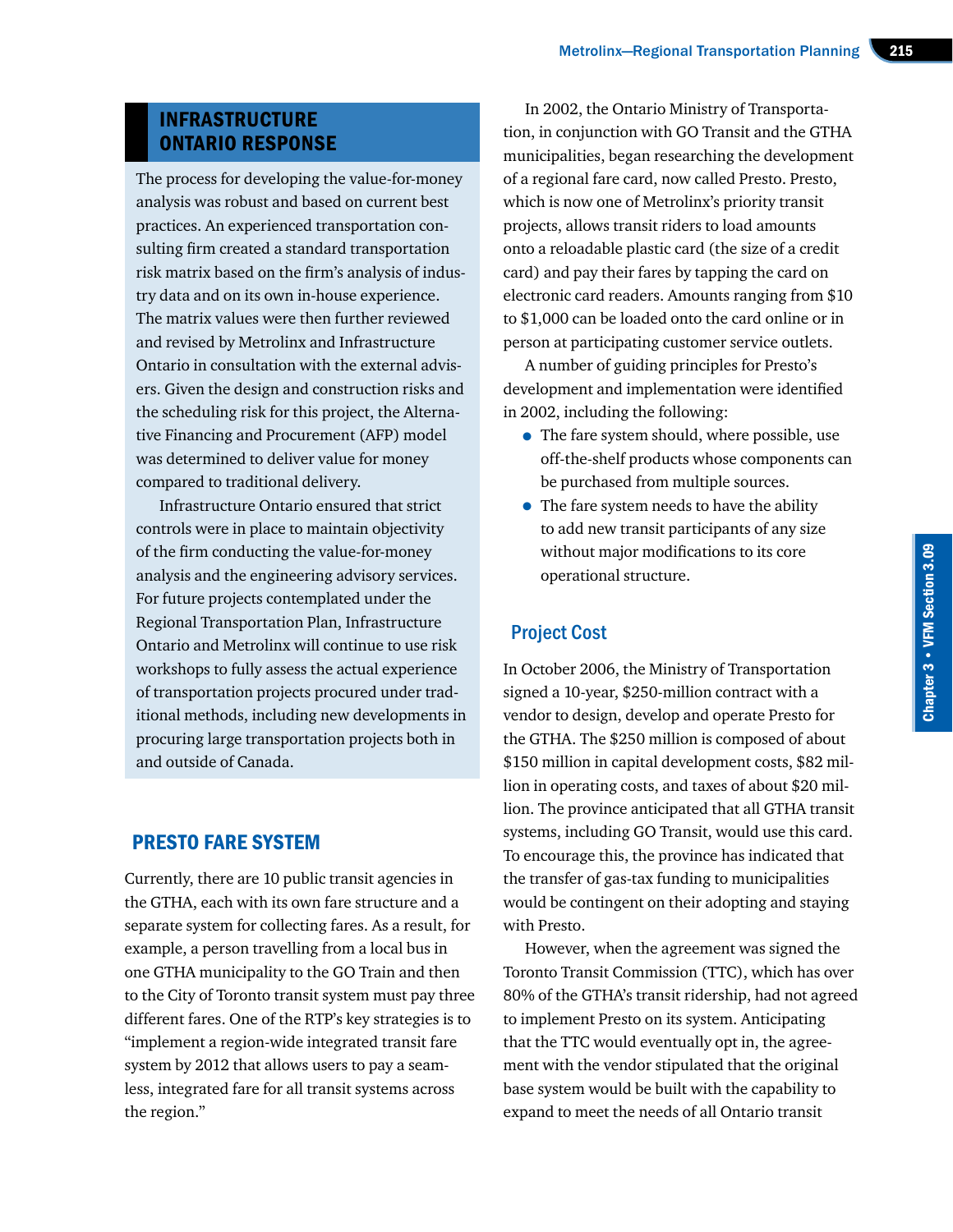providers without the need for significant modifications to core systems. The agreement also stated that full rollout of the Presto base system was to be completed by October 2010. Although GO Transit started adopting Presto on its system in November 2009, followed by the GTHA municipalities in the 905 area code in May 2010, full rollout (meaning that Presto base was implemented on all intended transit systems, and the fare system was functioning as planned) did not occur until February 2012.

In 2007, the City of Ottawa approved the implementation of the fare card on its transit system based on an agreed functionality to be provided by Presto. In November 2009, the TTC also conditionally approved the adoption of the fare card subject to the satisfactory resolution of some key issues (such as the system meeting the TTC's business needs and being affordable from both a capital and an operating perspective). Rather than expanding the Presto base system to meet the requirements of Ottawa and Toronto, as had originally been planned, the Ministry of Transportation decided to develop a new system, Presto Next Generation (PNG).

The Presto base system, contrary to the guiding principles established for its development, works on a closed proprietary model: that is, the contractor provides and controls the central system and other infrastructure for the fare-card operation. Changes can be made only through change orders

after direct negotiation with the contractor. The Ministry and Metrolinx believe that developing PNG on an open architecture framework, as had been originally intended in 2002, will allow for more procurement options should there be a need to add additional functionalities in the future. At the time of our audit, PNG was initially expected to be rolled out in Ottawa in July 2012, but the rollout was postponed to February 2013. Metrolinx was also negotiating with the TTC to become a fully participating PNG member in time for the 2015 Pan/ Parapan American games.

As Figure 5 shows, PNG's anticipated cost includes \$498 million specifically for the system's development and \$152 million to be paid to the vendor for operating the system and running a call centre until 2016, for an anticipated total of \$650 million. The total cost of developing Presto base and PNG could well reach \$700 million. As of March 31, 2012, about \$360 million of this amount had been spent on system development costs, including about \$40 million in internal charges incurred by the Presto office at Metrolinx, which has a staff of about 60. Additionally, although one of the key reasons for the new PNG is to meet the TTC's needs, at the time of our audit the TTC had not yet formally signed on to using the fare card. The TTC indicated to us that one of its main reasons for not yet signing on was that Metrolinx and the TTC had not yet finalized the TTC's service-level requirements and how the service levels will be achieved through PNG.

# Figure 5: Estimated Presto Project Costs (\$ million)

Source of data: Metrolinx

|                                                                          | <b>Capital</b>     |            |              | <b>Operating</b>   |            |              |
|--------------------------------------------------------------------------|--------------------|------------|--------------|--------------------|------------|--------------|
|                                                                          | <b>Presto Base</b> | <b>PNG</b> | <b>Total</b> | <b>Presto Base</b> | <b>PNG</b> | <b>Total</b> |
| Original contract (2006)                                                 | 149.0              |            | 149.0        | 82.5               | –          | 82.5         |
| Nine separate requests to Metrolinx Board<br>(August 2009-February 2012) | 54.0               | 154.0      | 208.0        | 19.0               |            | 19.0         |
| Additional request (April 2012)*                                         |                    | 344.0      | 344.0        |                    | 152.0      | 152.0        |
| <b>Total</b>                                                             | 203.0              | 498.0      | 701.0        | 101.5              | 152.0      | 253.5        |

\* At the time of our audit, the Board had approved only \$48.5 million of this additional amount and had asked Metrolinx management to carry out further due diligence on whether value for money is being received with respect to this expenditure.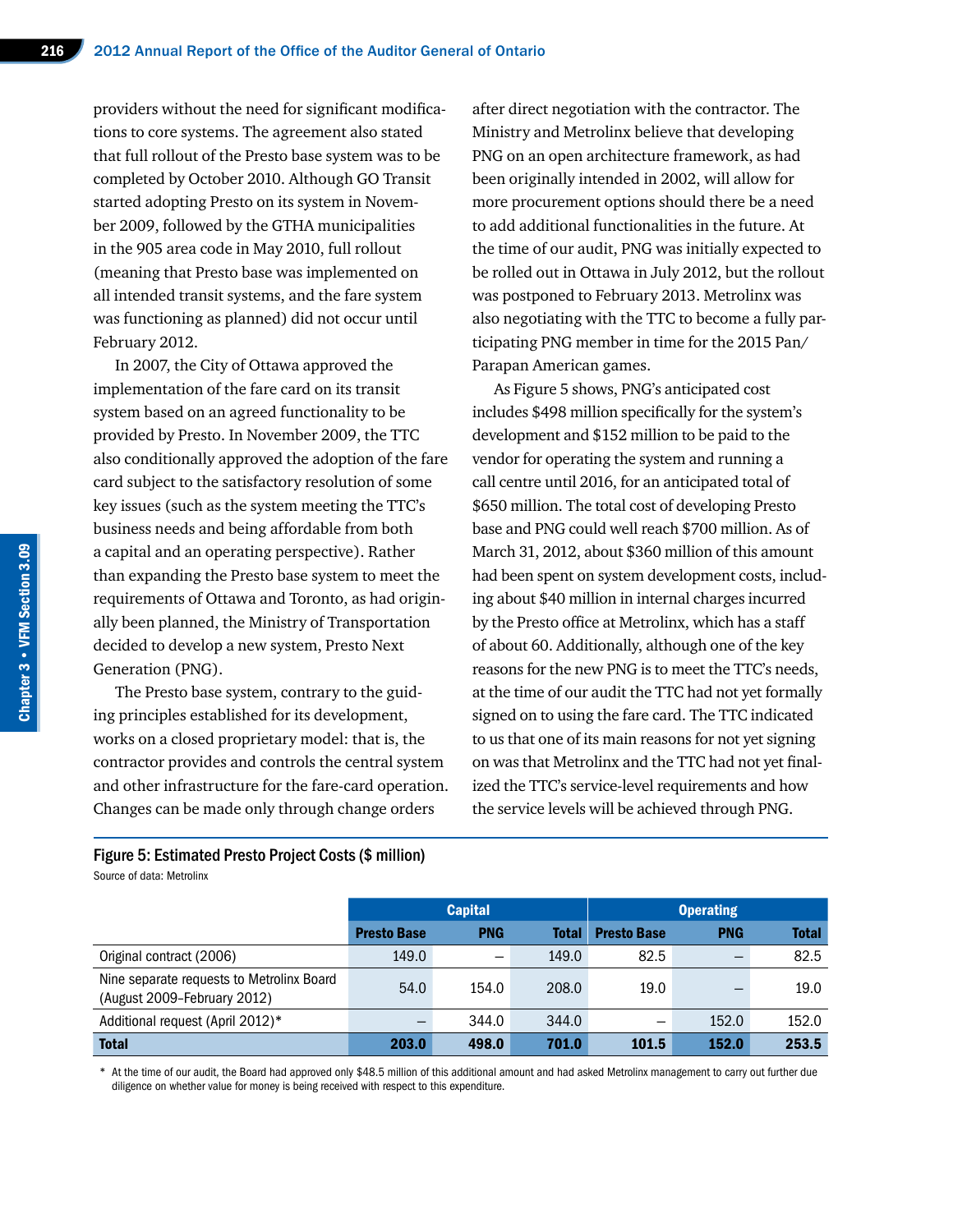# RECOMMENDATION 3

Metrolinx should ensure that it formally considers the risks of continuing with the development of Presto Next Generation (PNG), given that the specific business requirements of the Toronto Transit Commission (TTC) for using PNG on its transit system and the costs for which the TTC would be responsible have not yet been formally agreed to.

#### METROLINX RESPONSE

Metrolinx has been working with the TTC since 2009 to define the business requirements of Presto. The TTC approved the implementation of Presto on November 23, 2011, and authorized the execution of all necessary agreements. This was reaffirmed on May 1, 2012, and we anticipate completing a master agreement with the TTC in 2012. The discussions regarding the master agreement have included both the operating requirements and financial arrangements; thus, these discussions have informed the development of Presto Next Generation. As well, Presto has been installed at 14 of the TTC's highestvolume subway stations and it is used daily by more than 8,000 riders. It should be also noted that the TTC has estimated that when Presto is fully operational, costs for fare collection could be reduced by up to \$10 million annually from current levels.

# Fare Integration

As noted earlier, a key success factor of the RTP was to develop a seamless and integrated fare for all transit systems across the GTHA that would allow riders to cross regional and municipal boundaries using different transit systems by paying just one fare rather than having to pay an individual fare for every system travelled on. The Presto base system, apart from facilitating fare arrangements between GO Transit and bus systems in municipalities within

the 905 area code, has not in itself facilitated the integration of fares across GTHA transit systems. Currently, it is being used only as an "e-purse" that allows users to tap the card to the Presto card reader and automatically be billed the individual fares of the participating GTHA transit systems.

GTHA municipalities and transit systems indicated to us that as long as transit funding remains a municipal responsibility, fare integration will be difficult to achieve, because GTHA municipalities are not willing to absorb the cost of the subsidies that an integrated fare system may entail. For example, the fare arrangement between GO Transit and transit systems in the 905 area code costs GO Transit approximately \$7 million annually, because GO Transit riders pay a reduced local transit fare to encourage these riders to use local transit instead of cars to arrive at their respective GO stations, with GO Transit paying the difference to the respective municipalities.

# Presto Usage

As Figure 6 shows, at the time of our audit, the Presto card was accepted within the GTHA as follows: on seven of the eight municipal transit systems within the 905 area code, as well as on GO Transit (both rail and bus) and at 14 of the 69 TTC subway stations (but not on any TTC buses or streetcars). As of March 31, 2012, despite the substantial investment in the Presto base system and despite Metrolinx being six years into a 10-year contract for the system's development and operation, Presto's overall usage within participating GTHA transit systems was only about 18%.

Overall Presto usage was even lower—only 6%—within the participating GTHA transit agencies in the 905 area code. Several of these agencies indicated to us that a good portion of their ridership (nearly a third in some regions and municipalities) are considered low-income and either cannot afford to load the minimum \$10 currently required by the Presto card or do not have bank accounts or credit cards and therefore cannot load the cards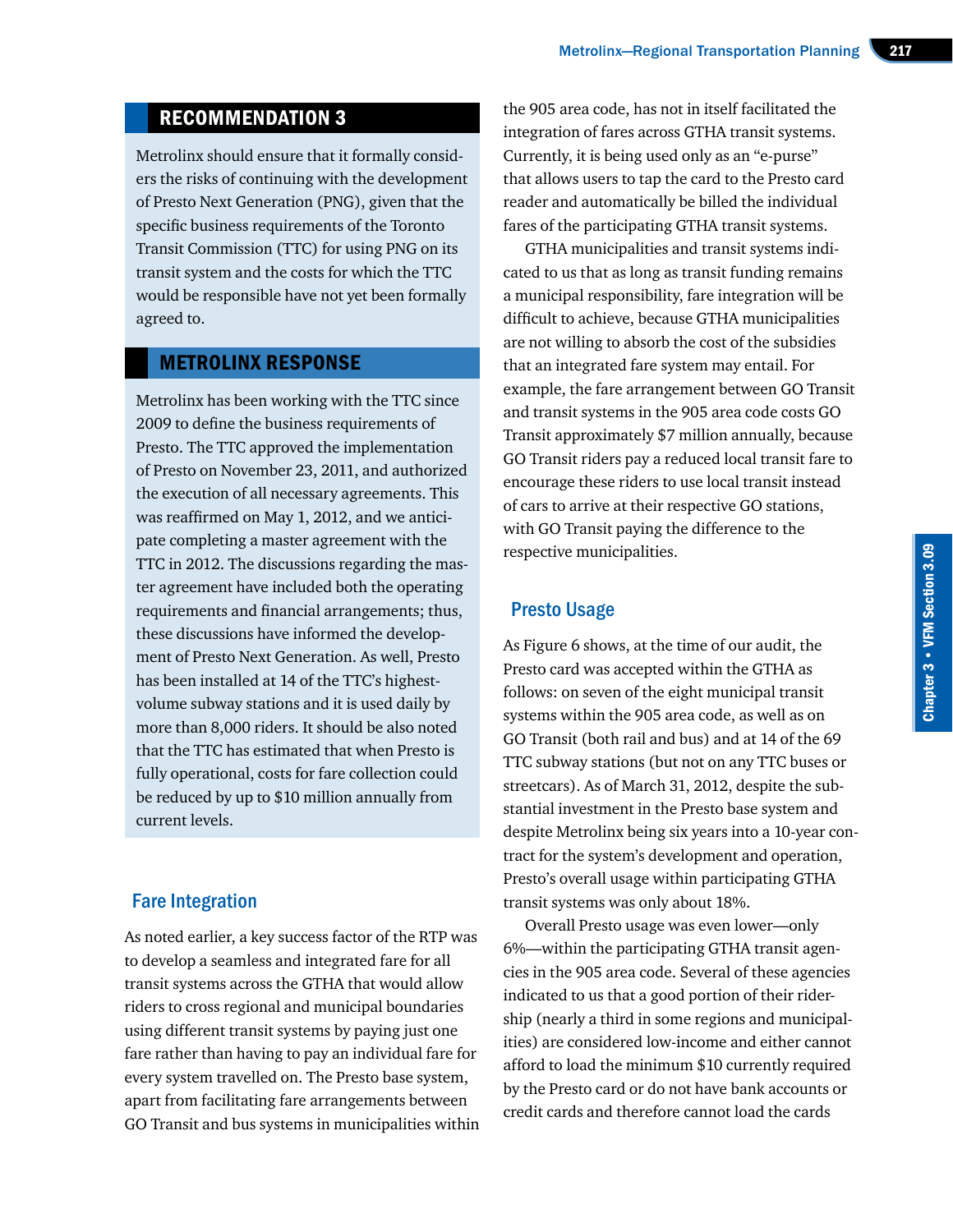#### Figure 6: Presto Usage Rate for March 2012

Source of data: Metrolinx and GTHA transit systems

|                                   |                        | <b>System</b>    | <b>Presto</b>    | <b>Presto</b>        |  |  |
|-----------------------------------|------------------------|------------------|------------------|----------------------|--|--|
| <b>Transit Systems</b>            | <b>In-service Date</b> | <b>Ridership</b> | <b>Ridership</b> | <b>Ridership (%)</b> |  |  |
| <b>GO Transit System</b>          |                        |                  |                  |                      |  |  |
| Rail                              | Aug. 8, 2011           | 4,169,337        | 1,788,037        | 43                   |  |  |
| Bus                               | Sept. 12, 2011         | 1,506,716        | 242,335          | 16                   |  |  |
| <b>GO Transit System Subtotal</b> |                        | 5,676,053        | 2,030,372        | 36                   |  |  |
| TTC (at select subway stations)   | Jan. 1, 2011           |                  | 252,025          |                      |  |  |
| <b>905 Transit Systems</b>        |                        |                  |                  |                      |  |  |
| Mississauga                       | Apr. 4, 2011           | 3,315,817        | 140,655          | 4                    |  |  |
| <b>Brampton</b>                   | Apr. 4, 2011           | 1,593,637        | 231,770          | 15                   |  |  |
| York*                             | Apr. 4, 2011           | 1,755,264        | 64,843           | 4                    |  |  |
| Hamilton                          | Apr. 4, 2011           | 1,969,218        | 67,258           | 3                    |  |  |
| Durham                            | Apr. 4, 2011           | 964,168          | 31,669           | 3                    |  |  |
| <b>Burlington</b>                 | May 10, 2010           | 204,729          | 35,179           | 17                   |  |  |
| Oakville                          | May 10, 2010           | 258,310          | 41,614           | 16                   |  |  |
| 905 Transit Systems Subtotal      |                        | 10,061,143       | 612,988          | 6                    |  |  |
| <b>Overall Total</b>              |                        | 15,737,196       | 2,895,385        | 18                   |  |  |

\* Because of a transit strike and its effect on ridership for March 2012, we used April 2012 data for York Region.

online. The initial \$6 charge for the card also acts as a disincentive for these riders to migrate to Presto. For these reasons, GTHA transit systems within the 905 area code may need to maintain some form of disposable fare media (defined as media that are good for only a short term—either a single trip or multiple trips over the course of a day—such as tickets, tokens or day passes). These agencies cited the following additional reasons why they cannot completely eliminate their existing fare systems and force their ridership to migrate to Presto:

• Not all Presto-related transactions can be done online. For instance, to load monthly passes or if a student or senior wants to register for a card, the rider must physically go to a Presto location. But many municipal transit systems have only one location where in-person Presto transactions can be carried out. GTHA municipalities and transit systems within the 905 area code indicated to us that point-of-sale terminals installed in such locations as convenience stores would provide riders with greater access, but given the current low demand and the nearly \$5,000 cost of installing a single terminal, very few are being installed.

- One region contracts out routes used by about 30% of its ridership to the TTC, but the TTC currently does not accept the Presto card on its buses.
- GTHA municipalities within the 905 area code that have a significant population of university students and offer students a special transit pass for the university term under their own fare system cannot currently do so on Presto.

These transit agencies also raised concerns about the quality of the Presto equipment installed on their vehicles and the repair costs for what are deemed "out-of-warranty" damages. Because the equipment is proprietary, if "out-of-warranty" repairs are needed, municipal transit agencies can turn to only one approved supplier under the existing contract. The contract does not provide specific pricing for the different types of repairs. In our discussions, municipal transit agencies cited examples of quotes for repairs that they had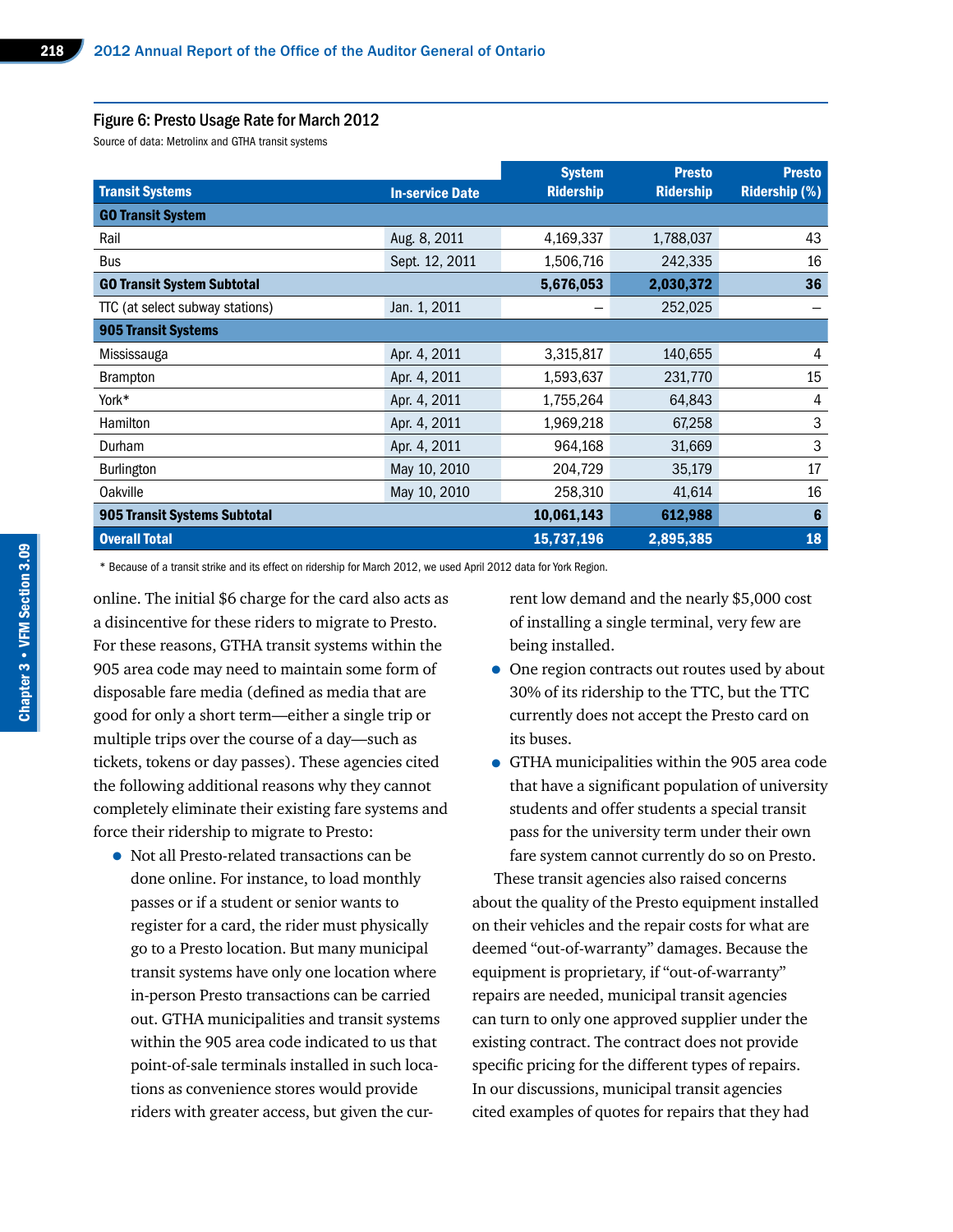received from the contractor that they felt were unreasonably high.

Lastly, the transit agencies indicated to us that the system currently lacks back-end support for reporting and financial reconciliation of transactions. To obtain ridership information, many transit agencies have had to design their own programs for extracting information from a data dump provided by Presto. The transit agencies also indicated that they have little assurance that the system is capturing all riders who use their respective systems.

# RECOMMENDATION 4

To ensure that the Presto base system and the Presto Next Generation system meet the objective of facilitating a seamless, integrated fare for all transit systems across the GTHA, Metrolinx should:

- work with the provincial government and GTHA municipalities to resolve the issue of subsidizing fare integration so that progress can be made on implementing an integrated fare system; and
- work with GTHA municipalities and regions to resolve outstanding issues related to the operation of Presto that inhibit riders' use of the fare card within their respective transit systems.

## METROLINX RESPONSE

The Presto system is a foundational step toward developing an integrated fare system across the GTHA. The system is currently being deployed across the GTHA and in Ottawa. A staged deployment provides the least amount of risk as the system is implemented.

As the Presto system grows, Metrolinx will continue to work with the province and with the municipalities involved to develop strategies for increasing customer usage as well as to enhance the level of integration, up to and including the development of a common fare structure.

For instance, Metrolinx is working closely with Brampton Transit to retire that municipality's current payment systems in 2013. In Durham, we are also working to convert student riders to Presto in 2013. Similar strategies are being developed for each municipality in the GTHA.

On GO Transit, Presto usage will increase further in 2013 with the retirement of the GO monthly pass.

# Project Procurement

As noted earlier, in October 2006 the Ministry of Transportation signed a 10-year, \$250 million contract with a vendor to design, develop and operate the Presto base system. This contract was procured through a competitive process and subjected to a fairness review that concluded that the process was conducted in a procedurally fair, open and transparent manner. However, with respect to the development of the PNG system, Metrolinx was unable to provide evidence supporting its 2009 decision to develop this system through change orders to the existing Presto contract rather than through a competitive tender. As noted in Figure 5, earlier, at the time of our audit, Metrolinx had Board approval to spend an additional \$227 million (\$208 million capital plus \$19 million operating); of this amount, \$154 million was for PNG. In April 2012, Metrolinx went to the Board for approval of an additional \$496 million (\$344 million capital plus \$152 million operating) for PNG.

After deciding to develop PNG using change orders, Metrolinx hired Ontario's former Integrity Commissioner to review the appropriateness of this decision. In September 2011, Metrolinx also hired a consulting firm to assess this additional investment in PNG and to assess whether value for money (VFM) would be achieved. The commissioner's February 2012 letter concluded that there was no compelling reason to restart the procurement process on PNG if the results of the VFM review were positive. The VFM review compared the per capita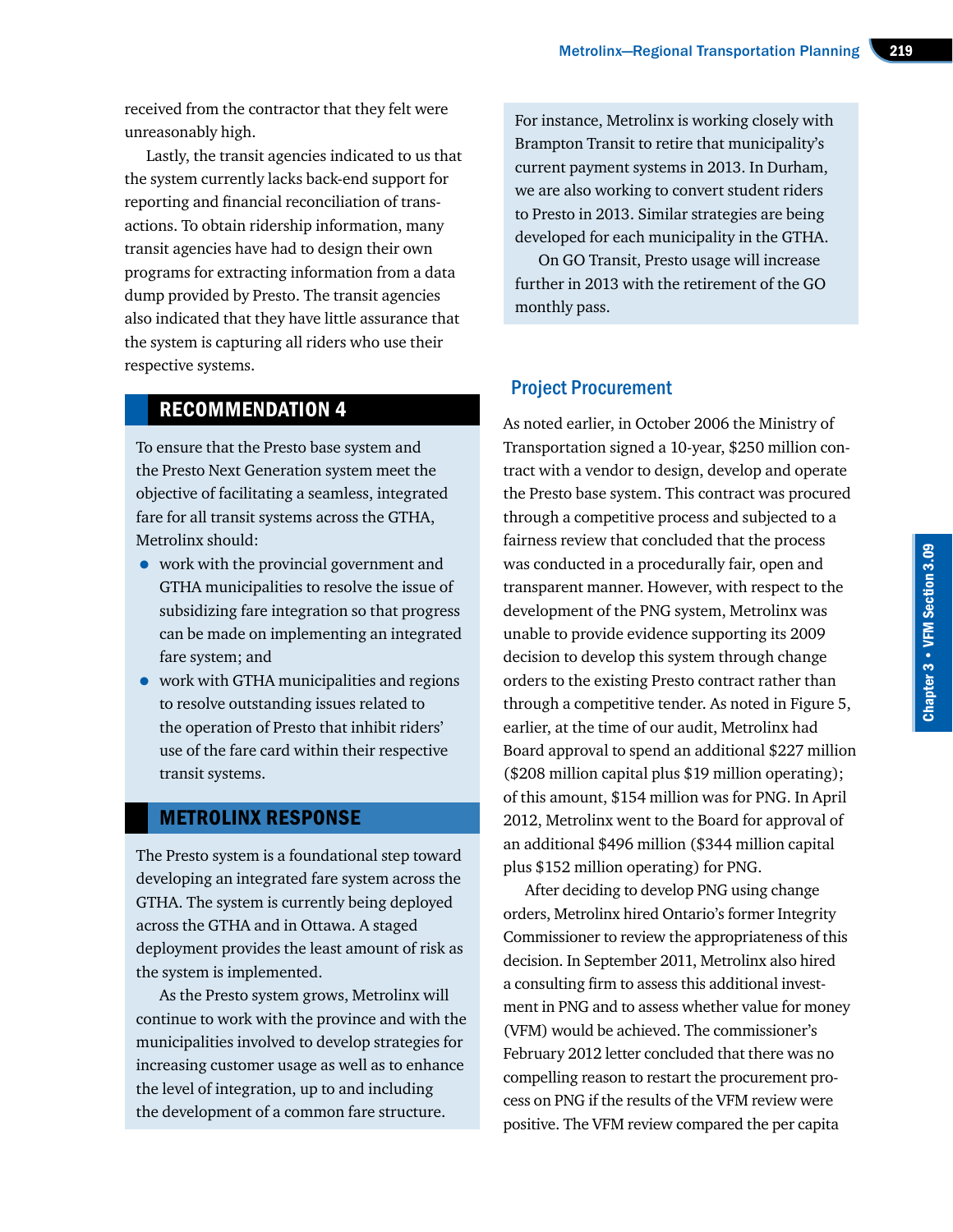cost of fare-card systems around the world with the per capita cost of the Presto base system and PNG after considering the capital portion of the \$227 million in the first set of change orders and concluded a positive VFM on the basis that Presto's per capita cost ranked in the middle. However, if the capital portion of the additional \$496 million expected to be incurred had been included in the analysis, Presto base and PNG combined would turn out to be one of the more expensive fare-card systems in the world.

In April 2012, citing concerns about the request for an additional \$496 million in spending authority for PNG, the Board asked Metrolinx's management to carry out further due diligence on PNG. In response, Metrolinx asked the same consulting firm for a second VFM review of PNG. This second review concluded that, although reprocurement "may drive pricing benefits," it incurred a significant risk of not meeting the timelines for the development of a new fare card, because procuring, developing and implementing a new system would take more than 24 to 48 months. Furthermore, having a new vendor build the system would introduce significant other project and operational risks that could hinder the efficient delivery of the entire system.

We note with respect to these concerns about reprocurement that the existing plan for developing and implementing PNG, having begun in 2009, will take about four years anyway because rollout of the system in the City of Ottawa is not expected until February 2013. We also note that there may have been value in considering the possibility of alternative procurement options. In this regard, for example, the TTC had an agreement in principle with a company in 2011 to develop an open-fare payment system. Under the terms of the agreement, the TTC would not have had to pay any capital costs up front. Instead, the vendor was willing to take a percentage of the revenues collected by the open-fare system. In its proposal to the TTC, the vendor had also agreed to make its system compatible with the existing Presto base system. The TTC abandoned this option after the province confirmed that provincial gas-tax funding and provincial

funding for the purchase of new streetcars and the rapid transit system on Eglinton Avenue would be contingent on the TTC signing on to Presto.

As noted earlier, at the time of our audit, Metrolinx was unable to provide evidence that it had explored alternative procurement options at the time the decision was made to develop PNG. We questioned whether tendering the new system's development would have, at the very least, informed Metrolinx of the range of options and what a reasonable cost would be for developing PNG.

# RECOMMENDATION 5

To ensure that Metrolinx complies with the intent of the government's policy of open, competitive procurement, all value-for-money considerations and an appropriate business-case justification should be completed and approved by Metrolinx's Board and the Ministry of Transportation before any decision on the procurement of significant transportation projects is finalized, especially if retendering the projects is not considered to be a viable option.

#### METROLINX RESPONSE

A comprehensive review of Presto Next Generation (PNG) technology was undertaken by independent advisers, who confirmed that the development of PNG was fair and created value for money (VFM). The VFM analysis identified concerns with retendering the work, including increased project costs and risks associated with the introduction of new vendors, increased project timelines and the loss of efficiency. As we move forward, we are reducing the role of the contractor, increasing the amount of work to be procured in separate competitive processes by about \$200 million. As the technology continues to advance, more functionality and conveniences will be added for Presto customers, including additional services and other payment methods.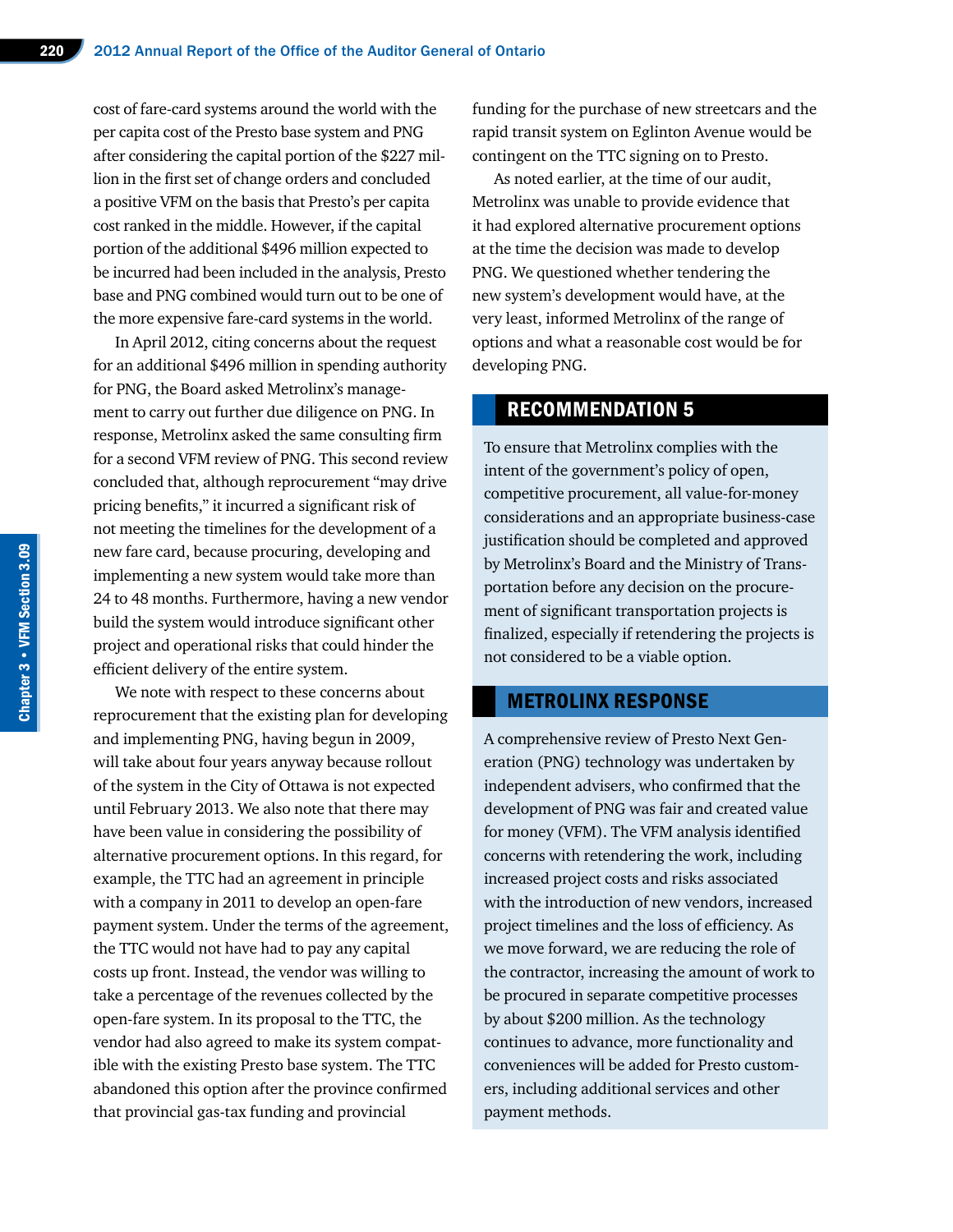Metrolinx complies with all provincial requirements for an open, competitive procurement process, and has ensured that VFM considerations as well as appropriate business-case justification are part of the decision-making process. However, Metrolinx does agree with the Auditor General's recommendation that VFM considerations and an appropriate business-case justification should be completed and approved before making any decision on a project's procurement strategy. Metrolinx has implemented this recommendation with the expansion of Presto to the TTC.

With respect to Metrolinx's \$700 million investment in Presto, approximately \$275 million is expected to be recovered from the TTC, OC Transpo and the GTHA transit agencies in the 905 area code for assets specifically used in the provision of service to their customers.

# Change-order Management

The \$250 million contract for the original Presto base system is a 10-year fixed-price contract to deliver an electronic fare-card system for GO Transit and the seven participating GTHA municipalities in the 905 area code. However, since the contract's execution in 2006, a total of 330 change requests, adding \$146 million to total costs, have been made under the contract. Of these, 281 change orders totalling \$45 million relate to fixes or enhancements to the Presto base system that were requested by either Metrolinx or the participating transit agencies, with the balance relating to PNG. For example, in one case, the contractor charged \$7 million to make nine enhancements to the Presto base system and at the same time fix 40 defects that had been identified in the system's original development. It is reasonable for a contractor to charge for change orders that enhance or alter the system from its original agreed-upon design specifications, but the contractor should not be charging for change orders that correct identified defects

in the system's original development. In the case of the above example, the documentation was not clear enough to determine whether the payment related to enhancements to the system or to the correction of defects, which should have been done at no cost.

GTHA transit systems in the 905 area code that we met with indicated that changes to the Presto base system often seemed too costly and that change requests were not always completed on what they felt was a reasonably timely basis. The consulting firm mentioned previously that was hired to assess PNG noted in its December 2011 report that Metrolinx's change-order process lacks detailed cost breakdowns and pricing methodologies and that no formal budget estimates had been prepared for requested changes that could be used to assess the reasonableness of the amount being billed for each change order.

# RECOMMENDATION 6

In order to effectively manage the cost of change orders related to the Presto base and Presto Next Generation systems, Metrolinx should:

- implement a process that distinguishes between change orders that amend the systems from their original specifications in the contract and those that correct identified defects in the systems' original development, and allow the contractor to charge for only those change orders that pertain to requested changes or enhancements to the original design specifications; and
- **•** prepare internal cost estimates for each change order to enable the reasonableness of the amount charged by the contractor to be knowledgeably assessed.

# METROLINX RESPONSE

Metrolinx agrees with the Auditor General on the importance of effectively managing the cost of change orders.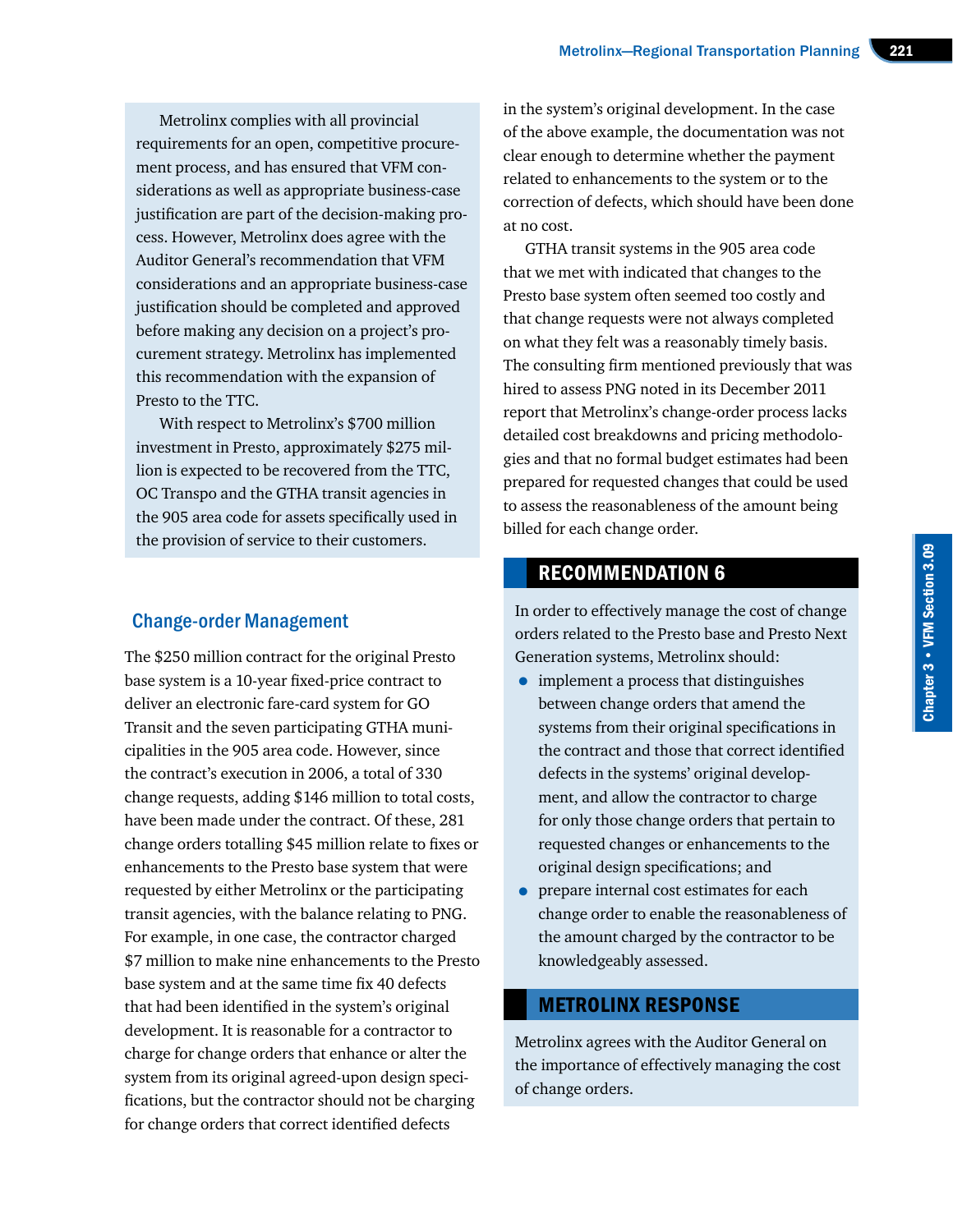A consulting firm recently completed a review of the change-order process. Although this process was found to be efficient and effective, opportunities for improvement were identified. Metrolinx has now implemented controls over the change-order process, including generating internal cost estimates before completing negotiations on change orders and increasing documentation of each change order's purpose and scope.

Metrolinx is in the process of implementing additional accountability measures, which will be independently reviewed to ensure that these additional measures have been implemented and to identify whether any further improvements are necessary.

With regard to the \$7 million charges noted by the Auditor General, Metrolinx has reviewed these charges and has confirmed that they were related to system enhancements rather than to the correction of defects.

## Other Presto Issues

We noted several additional issues in our review of the development of the Presto base and PNG systems:

• Ownership of certain key components of the Presto base and PNG systems is currently unclear. The contractor maintains that it owns the system and can therefore market it to other parties. Metrolinx has asked the contractor to pay \$25 million for the right to market the Presto base and PNG systems anywhere in the world (including to non-government entities in Canada), while Metrolinx can market the systems only to government entities in Canada. If the ownership and marketing rights of the system are not resolved, Metrolinx risks losing key components of the Presto base and PNG systems at contract termination, which would render the rest of the systems inoperable. Metrolinx advised us in mid-October 2012 that

it was finalizing the negotiation of a letter of intent to secure ownership in Canada of intellectual property relating to these systems.

- The contract for the Presto base system contains 22 measures designed to gauge the contractor's performance in such areas as system availability, customer management and the management of the Presto devices (for example, the card reader). In 2011, the contractor failed to meet the set standard in nearly a third of the measures. However, Metrolinx did not seek any of the remedies stipulated in the contract for these failures and indicated to us that it will just continue to monitor performance until system usage reaches maturity. The contract also contains reliability measures for the equipment used by the Presto base system, but neither the contractor nor Metrolinx tracks this information. Therefore, Metrolinx cannot determine whether the equipment is meeting the reliability measures, which is all the more important because some municipalities we talked to expressed concerns about equipment reliability.
- During the period May 1, 2007, to April 30, 2012, independent contractors were used in senior positions with signing authority to supervise other consultants. The amount paid to these contractors was \$4.2 million. But the government's procurement directive specifies that "consultants must not perform functions normally assumed by management, including supervising and hiring staff and other consultants." At the time of our audit, Metrolinx was in the process of terminating these relationships.

# RECOMMENDATION 7

To ensure that the Presto base and Presto Next Generation systems remain available for use after the end of the existing contract, Metrolinx needs to finalize its current negotiations with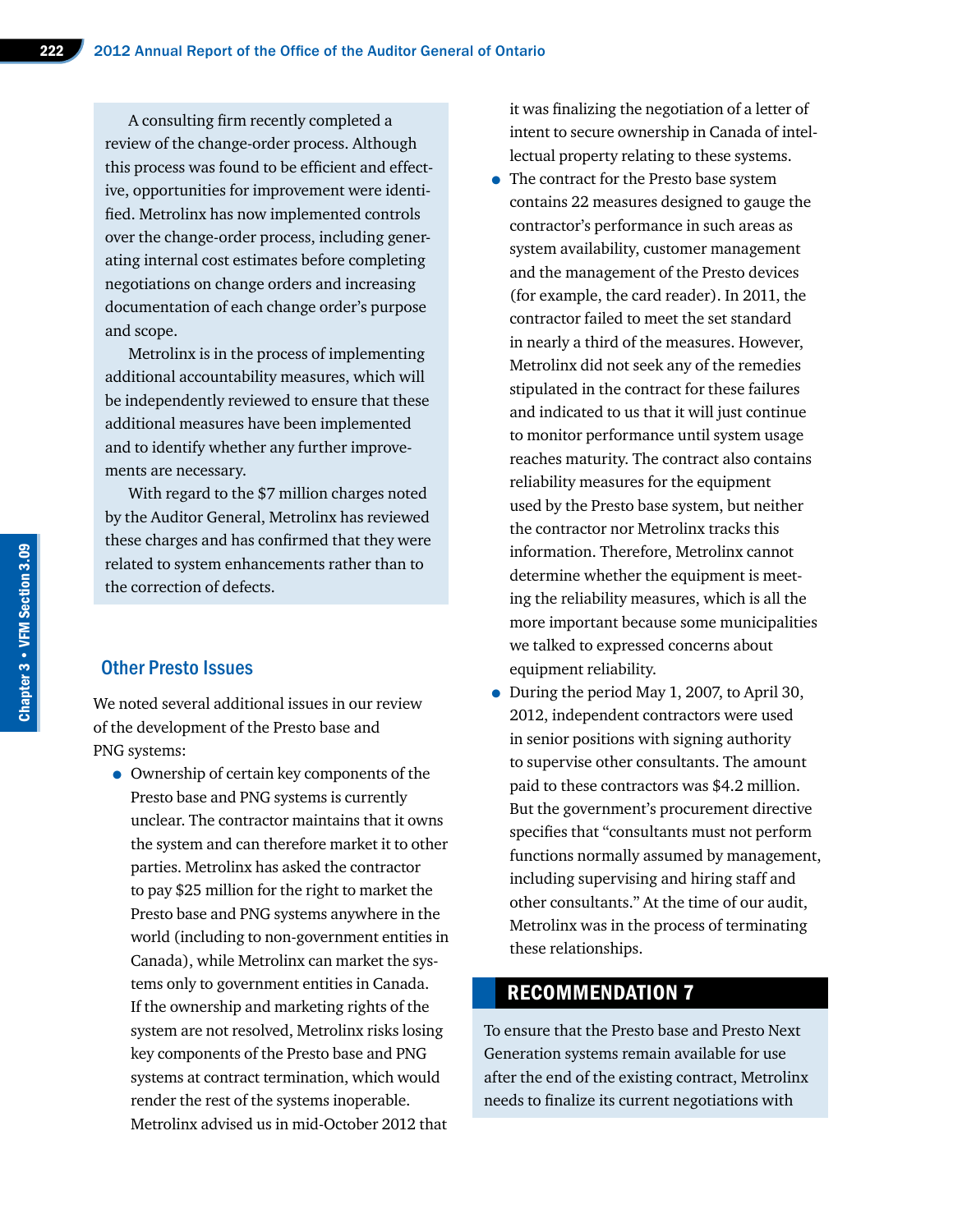the contractor to ensure that it secures ownership of these two systems. If the contractor fails to meet the performance standards stipulated in the contract, Metrolinx should have a valid justification for not applying the available remedies and penalties set out in the contract.

# METROLINX RESPONSE

Metrolinx is in advanced negotiations with the contractor to safeguard ownership rights of the intellectual property created and expects these negotiations to be successfully concluded in October 2012. The expected agreement provides for the use of the current and future system in perpetuity.

As the system has matured, Metrolinx has been engaged in an extensive internal review of contractor performance and has developed a plan that provides for a more rigorous monitoring of key service measures, as well as appropriate remedies and penalties for situations where these measures are not met.

# UNION STATION REVITALIZATION

Union Station, federally designated as a National Historic Site and a Heritage Railway Station, is Canada's busiest rail transportation facility, serving more than 250,000 passengers daily who use the services of the TTC, GO Transit, Via Rail and Amtrak. In August 2000, GO Transit and the City of Toronto bought the facility from Toronto Terminals Railway Company. Specifically, GO Transit bought the three-mile rail corridor leading in to the station, the platforms and the train shed, and Toronto bought the heritage building, including the GO Transit concourse area.

Revitalizing Union Station is one of the priorities in the RTP's first 15 years: it consists of a series of projects. Two of the more significant projects include restoring the train shed and replacing switches in the Union Station Rail Corridor (USRC). We reviewed these two projects and made the following observations.

# Train Shed Restoration

Under the federal *Heritage Railway Stations Protection Act*, Parks Canada must approve all rehabilitation work planned for Union Station, including its train shed (the structure that shelters the station's platforms and the tracks alongside them). For instance, between 2005 and 2010, Parks Canada approved the replacement of approximately 20% of the centre portion of the train shed roof with a glass atrium. Approval was also received to replace the existing roof with an eco-friendly green roof on either side of the atrium. Although the initial estimate for the cost of restoring the train shed—including design, administration and construction—was \$215 million, when the bids for the work came in, the lowest bids totalled \$242 million. The majority of the difference was in the construction work, for which the initial estimate had been \$165 million, but the lowest bid was \$196 million.

The project was initially scheduled to be completed in November 2014, but delays experienced during the design and construction phases could push completion to December 2016. We noted that the construction contract contained no incentives for on-time completion or liquidating damages in the case of delays. Metrolinx chose not to include such clauses because it felt that the contractor did not have full control of the site (that is, Union Station would be fully functioning during construction, and no more than two tracks or platforms would be taken out of service at any time).

In the construction contract for the restoration of the train shed, Metrolinx retained, among other risks, the risk associated with concealed or unknown conditions that may arise during construction. It was felt that if such risks were transferred to the contractor, either contractors would not bid on the work or the premium charged to cover unforeseen risks would be cost-prohibitive. Metrolinx included a \$15 million contingency in the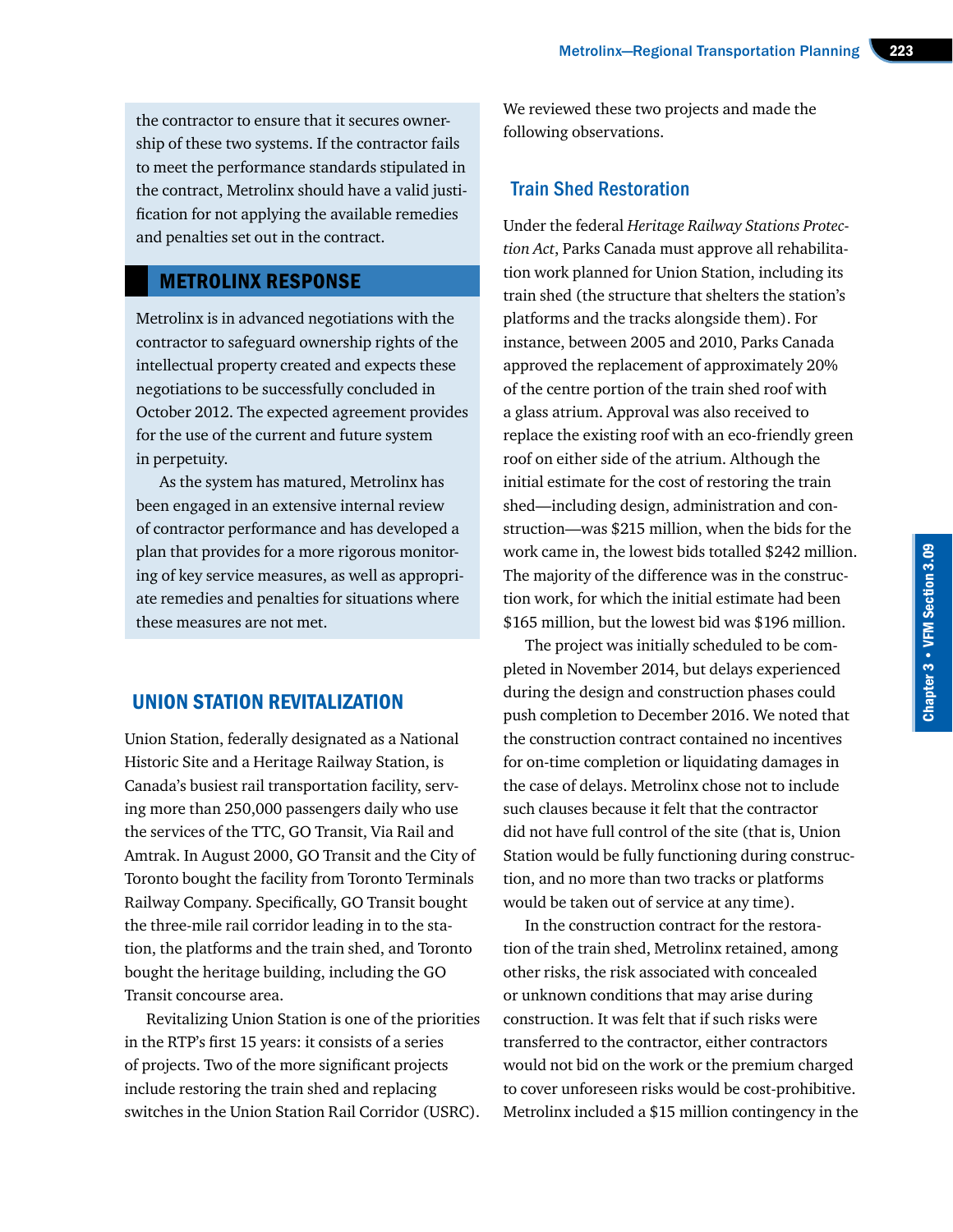contract's original price (8% of its total value) for any unforeseen situations. Metrolinx then approved an increase in this contingency to \$36 million (18% of the contract's total value) by not requiring the contractor to carry out work originally stipulated in the contract totalling \$21 million and moving this amount to the contingency. As of May 2012, \$30 million of this contingency had been allocated to the contractor, leaving approximately \$6 million. In April 2011, Metrolinx had also received Board approval to increase the construction contract's price by an additional \$30 million by way of change orders. As of August 2012, change orders totalling \$18.1 million had been issued to the contractor. Most of this amount was requested by the contractor to cover any additional overheads caused by extending the project completion date by another two years. The cost of restoring the train shed could now reach \$270 million—25% more than Metrolinx's initial estimate. We note that nothing in the current agreement prevents the contractor from coming to Metrolinx for even more funds over the remaining term of the contract.

Metrolinx informed us that as a hedge against unforeseen situations, construction contracts commonly provide for contingencies of 5% to 15% of the contract's original value. This contract's contingencies and the change orders totalled nearly \$55 million, or 28% of the construction contract's original price—almost twice the high end of the norm. Significant price changes in contracts can occur because of poor planning, inadequate processes for estimating the initial cost projections,

weak monitoring of the project or a combination of these problems. In 2011, the province's Internal Audit Division reviewed Metrolinx's budgeting and forecasting process and found that the capital budgeting and forecasting processes were not well established, and also that recent years' budget-toactual results suggest that Metrolinx may need to re-evaluate how project costs and/or contingencies are determined.

# Switch Replacement Project

Since June 2000, GO Transit (a division of Metrolinx) has had a single-sourced agreement with Toronto Terminals Railway Company (TTR) which previously owned the Union Station Rail Corridor (USRC)—to conduct routine USRC maintenance and rail traffic control services for an annual fee. In June 2006, a new agreement with TTR for a further six years, at approximately \$7 million annually, was entered into. Under this agreement, in 2006, GO Transit issued a purchase order totalling nearly \$38 million to replace about 100 switches within the USRC over a six-year period. According to GO Transit, the new switches allow trains to run faster into and out of Union Station, thereby providing additional train capacity and more efficient train operation. As Figure 7 shows, beyond the initial 2006 purchase order issued for switch replacement, three additional purchase orders totalling over \$50 million were also issued (in 2008, 2010 and 2011, respectively). Metrolinx advised us that the significant cost increases

Figure 7: Approved Purchase Orders for Switch Replacement Project (\$ million) Source of data: Metrolinx

| P0#          | <b>Date</b>   | <b>Description</b>                                                                               | <b>Amount</b> |
|--------------|---------------|--------------------------------------------------------------------------------------------------|---------------|
|              | June 9, 2006  | Removal and installation of approximately 100 new switches                                       | 37.6          |
| 2            | Nov. 5, 2008  | Cost increases for changes in regulations and standards, staff training and material costs       | 14.0          |
| 3            | July 20, 2010 | Cost increases for delays due to testing and need for redesign and staff costs                   | 15.0          |
| 4            | Mar. 14, 2011 | Cost increases associated with the more complicated switches to be installed in 2011 and<br>2012 | 23.0          |
| <b>Total</b> |               |                                                                                                  | 89.6          |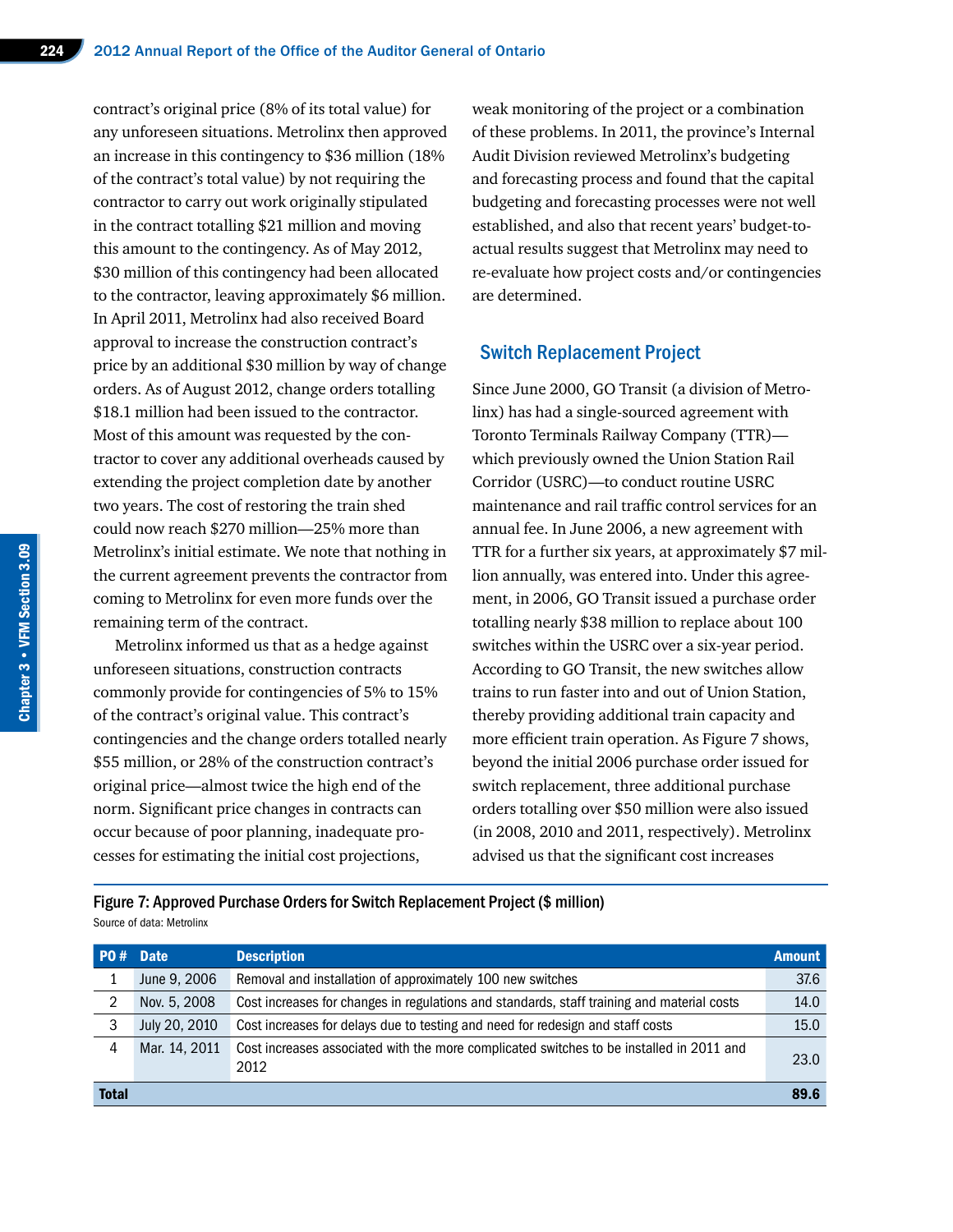resulted primarily from changes in regulations and safety standards, delays due to the switches being replaced because of their age, and the installation of the more complicated switches later in the project. As of May 2012, TTR had installed approximately 90 switches at a total cost to date of \$76.1 million—more than twice the total amount of the original purchase order.

This project was managed by an external consulting firm under a contract that expired in 2010. Although the firm handed over information on the project to Metrolinx before ceasing to work on the project, the information was not well organized, making the search for details on this project very difficult and time-consuming. As a result, other than requests forwarded to Metrolinx's Board for funds to pay for cost increases related to the project, no other documentation was available to support the reasonableness of such significant cost increases. TTR also works on other projects within the USRC for Metrolinx, and we noted that the contractor's invoices did not always clearly specify which project the work relates to, making monitoring of project costs very difficult.

In our 2007 report on GO Transit, we expressed concern over the fact that for work in the USRC, GO had not actively sought other qualified suppliers or considered the feasibility of developing in-house expertise to prevent becoming overly dependent on the USRC's previous owner. We continue to have this concern.

# RECOMMENDATION 8

To ensure that projects under the Regional Transportation Plan are delivered cost-effectively and on time, Metrolinx should ensure that contracts have firm ceiling prices, whenever possible. Contracts should then be monitored for adherence to the original ceiling price. For work in the Union Station Rail Corridor, Metrolinx should also consider seeking other qualified suppliers or obtaining in-house expertise.

# METROLINX RESPONSE

Union Station is Canada's busiest passenger transportation hub. Balancing operations and the safety of the 250,000 passengers who rely on it daily while renovating a National Historic Site's structure provides unique challenges. For example, when renovating an 82-year-old, 8.6-acre train shed roof, it is difficult to anticipate all structural issues. Co-ordination with the federal government and with the City of Toronto, who are developing new concourses below the train shed, was also challenging.

When determining procurement options, Metrolinx assesses the potential for risk transfer, whether the contractor is in a better position to manage risks, and the potential cost premium for that risk transfer. Metrolinx balances these factors to determine the most appropriate procurement option under the circumstances, recognizing that no contract type is right for all projects. At the time of procuring the contract for the restoration of the train shed, GO Transit determined that the best way to address the significant risks associated with this project was to use a modified stipulated-price contract. GO Transit subsequently engaged an independent fairness officer to review the process and consider the change orders involved. The review confirmed that the process was fair.

With regard to the Union Station Rail Corridor, Metrolinx continues to take additional steps to reduce its future reliance on existing suppliers, including obtaining in-house expertise to carry out similar work in the future. Metrolinx will apply a different model upon the completion of the Union Station revitalization, which is expected in 2016.

Double slip switches are a complex section of rigid and movable railway tracks more than 50 metres long and weighing more than 55 tonnes. They are very rare in the railway industry, and the switches in use at Union Station today date back to the 1920s. The renewal program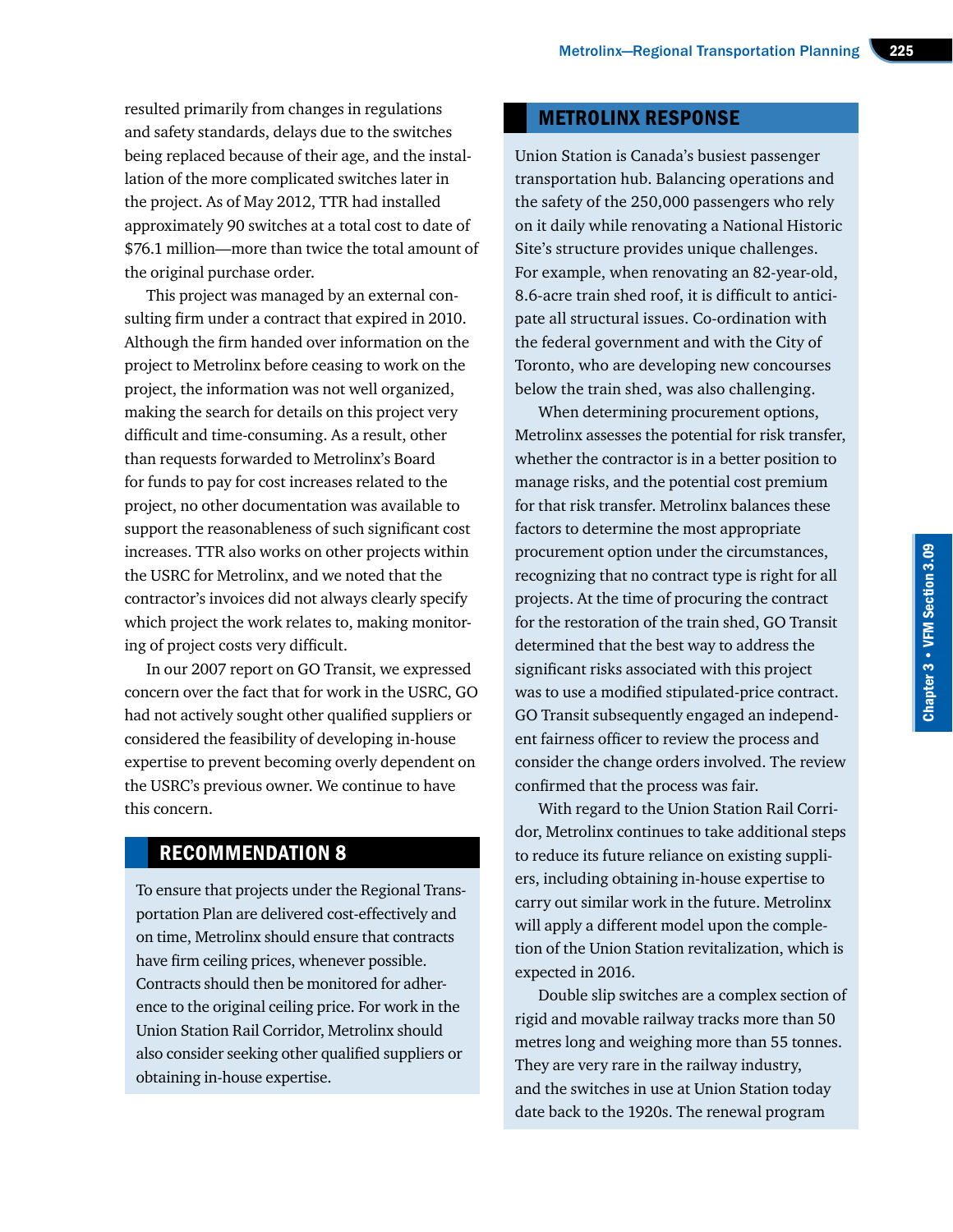includes upgrading tracks and switches to increase their reliability and allow for faster train speeds, but replacing this type of switch while continuing to operate GO trains was a difficult process. With changed construction assumptions and the added complexity brought on by extensive signal-testing requirements, Metrolinx found that switch replacement was going to be more time-consuming and expensive than we had first estimated.

## REGIONAL TRANSPORTATION PLAN

Although those GTHA municipalities and transit agencies we talked to questioned the priority given to some of the RTP's projects, they generally supported the plan as currently conceived. One transit agency indicated that the plan focuses only on new projects and that perhaps some consideration should have been given in the plan to maintaining existing transit assets.

## Role of Metrolinx

As noted earlier, one of Metrolinx's key objectives is to provide leadership in the co-ordination, planning, financing and development of an integrated, multi-modal transportation network within the GTHA. In order to effectively carry out this mandate, Metrolinx's decisions regarding transportation and transit planning must be made on the basis of a credible business case supported by objective and sound data. As well, some of the municipal stakeholders we spoke to said that it is important for Metrolinx to remain objective and independent of any decisions of a political nature made by the governments of the municipalities within the GTHA and by the federal and provincial governments.

In the recent debate over the City of Toronto's transit projects within the RTP, Metrolinx could have been perceived as not being a strong enough advocate of what its own analysis suggested was

the right course of action for these projects. Specifically, when the RTP was adopted, the City of Toronto's "Transit City" plan—a plan for developing public transportation in the city—included lightrail transit (LRT) projects on three major arteries within the city: Sheppard Avenue East, Finch Avenue West and Eglinton Avenue. These three projects were adopted into the RTP, and Metrolinx prepared benefits case analyses (BCAs) to evaluate the costs and benefits of all reasonable alternatives so that the best version of each project could be built, taking cost and service to riders into consideration. Metrolinx's analyses concluded that the most cost-effective strategy was a mix of light rail with traffic on two of the lines (Sheppard and Finch) and a fully grade-separated rail system on Eglinton Avenue. However, the Eglinton project was approved only as a partially grade-separated project, because there wasn't enough provincial funding for a fully grade-separated system.

In March 2011, soon after the election of a new mayor, the province and Metrolinx entered into a Memorandum of Understanding (MOU) with the new mayor to revise these projects within the RTP. The MOU called for a subway on Sheppard Avenue—a decision that would have resulted in sunk costs of \$65 million—as well as bus rapid transit (BRT) on Finch Avenue and a fully gradeseparated LRT system on Eglinton Avenue. However, Metrolinx's analysis concluded that, for Sheppard Avenue, the ridership projections did not warrant using the higher-cost subway technology along the entire corridor. Similarly, forecast ridership for Finch Avenue was found to be too large to be effectively served by BRT. But for Eglinton Avenue, the decision reflected in the MOU supported the BCA's conclusion that transit/auto conflicts along any at-grade sections would affect service reliability on the entire line, so that a fully grade-separated LRT system would serve the area best.

Before the MOU was signed, the Sheppard Avenue LRT was considered a top priority, and construction had already begun. But after the MOU was signed, the majority of the provincial funding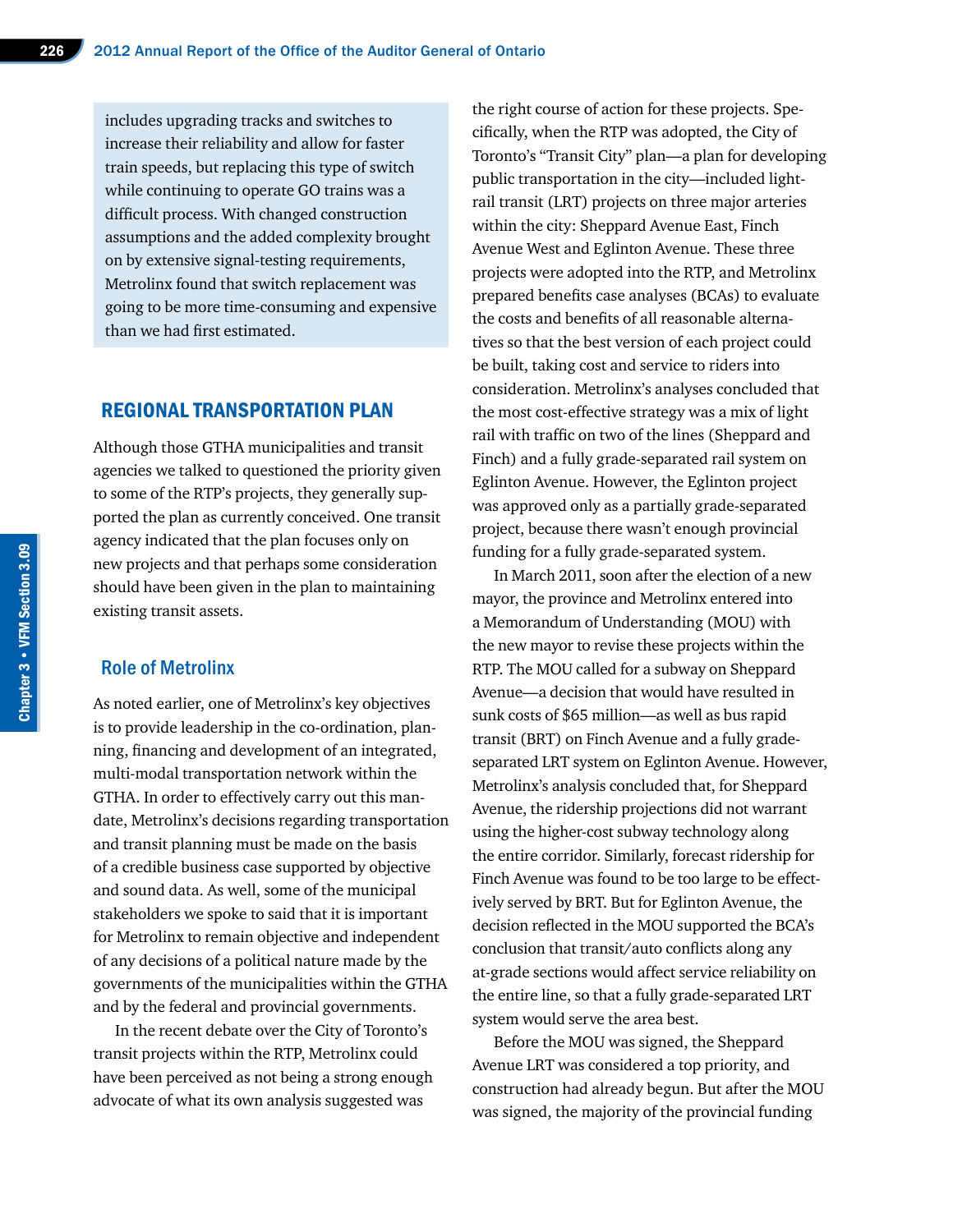would now be taken up by the fully grade-separated transit line on Eglinton Avenue, so the City of Toronto became responsible for funding the Sheppard Avenue and Finch Avenue lines. Because the City of Toronto did not have sufficient funds at the time to construct a subway on Sheppard Avenue, the City initially decided to cease work on the Sheppard Avenue line. The Sheppard Avenue project, previously considered a top priority, would now be delayed.

In February 2012, however, Toronto's City Council rejected the revised plans under the MOU for Sheppard Avenue, Finch Avenue and Eglinton Avenue and directed the City Manager to work with Metrolinx on developing these projects as previously planned—that is, before the MOU was signed. On April 25, 2012, Metrolinx formally accepted this decision, which will result in approximately \$4 million in sunk costs.

Some GTHA municipalities and transit agencies that we talked to used the debate over the City of Toronto transit projects as an example to question Metrolinx's ability to objectively act as the GTHA's central transit planning authority to ensure that the most cost-effective and value-added transit infrastructure decisions are being undertaken.

# RECOMMENDATION 9

Metrolinx should ensure that all projects contemplated under the Regional Transportation Plan are subjected to a rigorous cost/benefit analysis that considers financial, economic, environmental and social needs and impacts and that transit infrastructure investment decisions are made on the basis of that analysis.

# METROLINX RESPONSE

Metrolinx has completed a cost/benefit analysis on all of the projects included in the first stage of the Regional Transportation Plan ("The Big Move"). This approach will also be applied when considering future projects.

# Plan Funding

Without long-term sustainable funding, the RTP as currently contemplated cannot be implemented. The RTP's \$50 billion cost estimate may well prove low, because it is a high-level estimate derived for the most part using average costs per kilometre to construct various transit technologies based on Canadian and international historical data. The record of cost overruns to date on the priority projects we examined also suggests that fully implementing the RTP will cost more than estimated.

When the RTP was adopted, the detailed planning and design work that would yield a more precise cost estimate had understandably not yet begun for the majority of the projects contemplated under the plan. Detailed planning and design for proposed transit projects can take at least two to four years before any construction can begin. Although planning and design work is necessary before decision makers can be advised on project costs and schedule, the costs of doing this necessary upfront work may not be fully realized if the project is subsequently shelved for a long time due to lack of funding.

Funding has been committed for more than half of the priority transit projects within the RTP's first 15 years. By June 1, 2013, Metrolinx must report back to the province on an investment strategy to fund the remaining projects within the RTP's first 15 years, as well as the projects contemplated in years 16 through 25 of the RTP. Some examples of revenue tools that Metrolinx is contemplating using to raise funds for implementing the balance of the RTP include an increase in sales and payroll taxes specifically for GTHA residents, land value capture for GTHA residents whose property value has increased or will increase when new transit is introduced, and a transit fare surcharge. To this end, Metrolinx informed us that one of the key issues it faces in formulating a funding strategy is identifying the beneficiaries within the region of the investment in public transit.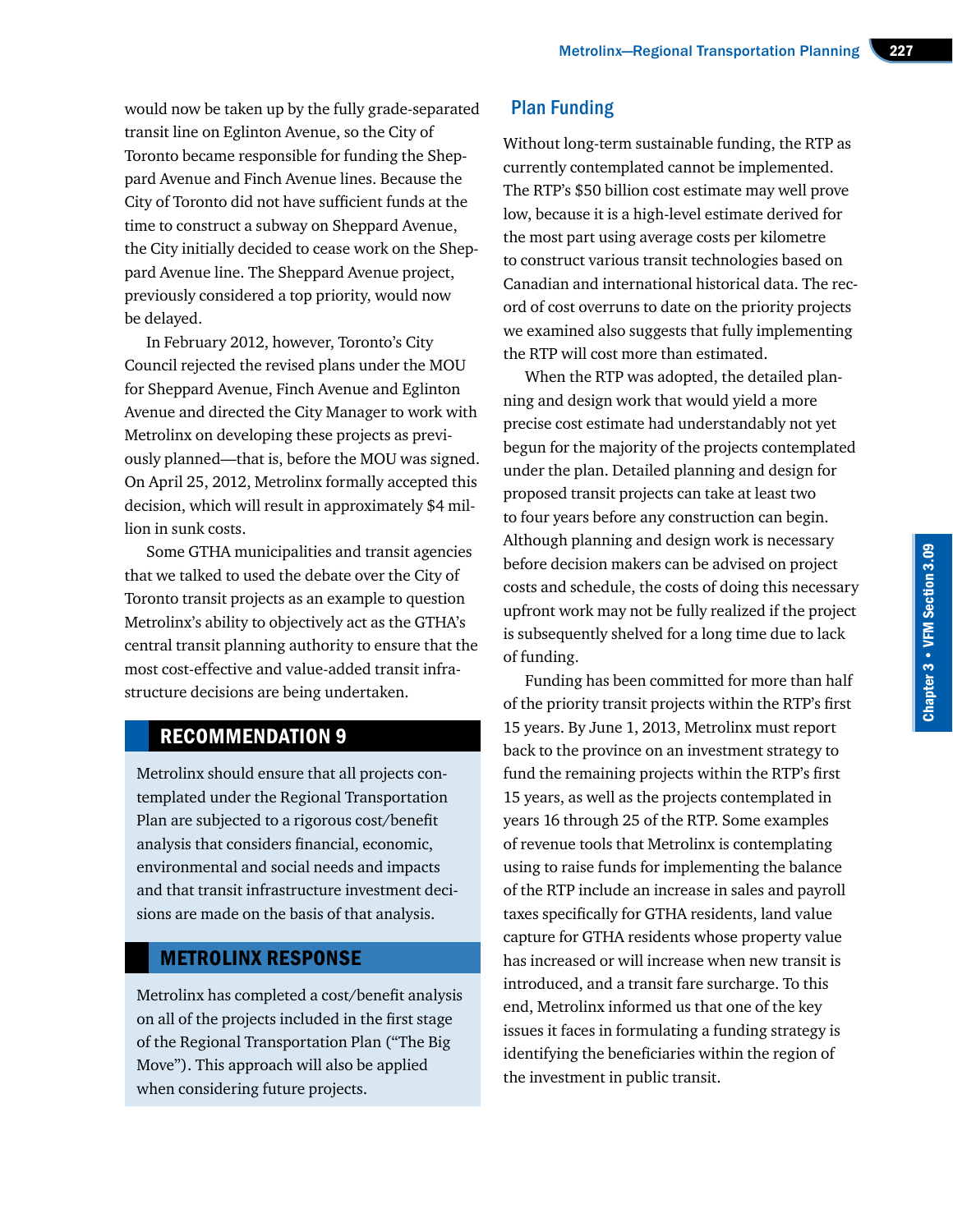Some GTHA municipalities indicated to us that Metrolinx has not consulted with them on the options being considered. They felt that being consulted while the strategy is being formulated specifically on options that will affect local residents and businesses (for example, payroll and sales taxes specific to GTHA residents and businesses that could reduce GTHA competitiveness and job creation) would be beneficial in encouraging timely adoption of the investment strategy. Better co-ordination by the province and municipalities in formulating strategies for raising funds would also help avoid duplication. For instance, the City of Toronto's January 2012 report "Sheppard Subway Development and Financing Study" identified a number of revenue tools that may be available to the city to finance its proposed transit expansion. The options anticipated were similar to those contemplated by Metrolinx to fund the RTP. Metrolinx advised us that it expected to start the public consultation phase of developing the funding strategy in fall 2012.

Metrolinx has developed a project prioritization framework for ranking unfunded priority projects using such criteria as the project's contribution to quality of life, environmental health and economic prosperity. This framework was not used for already funded projects, because those projects were approved under previous funding agreements and subsequently adopted into the RTP.

#### Plan Progress Reporting

Apart from the timelines covering the first 15 years and years 16 through 25, Metrolinx has no other defined targets for the overall achievement of the RTP. Although there is an urgency to complete certain funded projects—such as the Air Rail Link and projects associated with the revitalization of Union Station—in time for the summer 2015 start of the Pan/Parapan American Games, the remaining projects have no clearly defined timelines for completion. As noted earlier, funding dictates the completion of these projects for the most part.

In our discussions with GTHA municipalities, some indicated that Metrolinx should more regularly update their respective councils on the RTP's overall status, including the status of initiatives contemplated under the RTP that are not yet funded. These updates would help municipalities to better prioritize local projects. For instance, one municipality indicated that the impact of the uncertainty of funding on the timing of local projects under the RTP was making it difficult for the municipality to co-ordinate certain of its public works infrastructure projects.

Metrolinx plans to release an update to the RTP in June 2013. This update will be an addendum to the current plan, and will reflect any new information that has come to light since the plan was adopted. However, no changes are expected to the RTP's current vision, goals and objectives, policies and actions.

# RECOMMENDATION 10

To ensure that provincial, regional and municipal stakeholders are kept up to date on the funding requirements and progress of the Regional Transportation Plan (RTP), Metrolinx should:

- regularly consult with GTHA municipalities and other key stakeholders as the funding strategies are being formulated, especially on options that affect local residents; and
- have clearly defined targets for the RTP's more significant projects and regularly report on costs and progress toward completion.

#### METROLINX RESPONSE

Metrolinx agrees on the importance of regular input and consultation on the Regional Transportation Plan ("The Big Move"). Since the plan was launched, Metrolinx has been regularly engaging municipal officials and key stakeholders on the RTP and related initiatives. Recently, Metrolinx has increased its engagement with municipal officials (such as chief